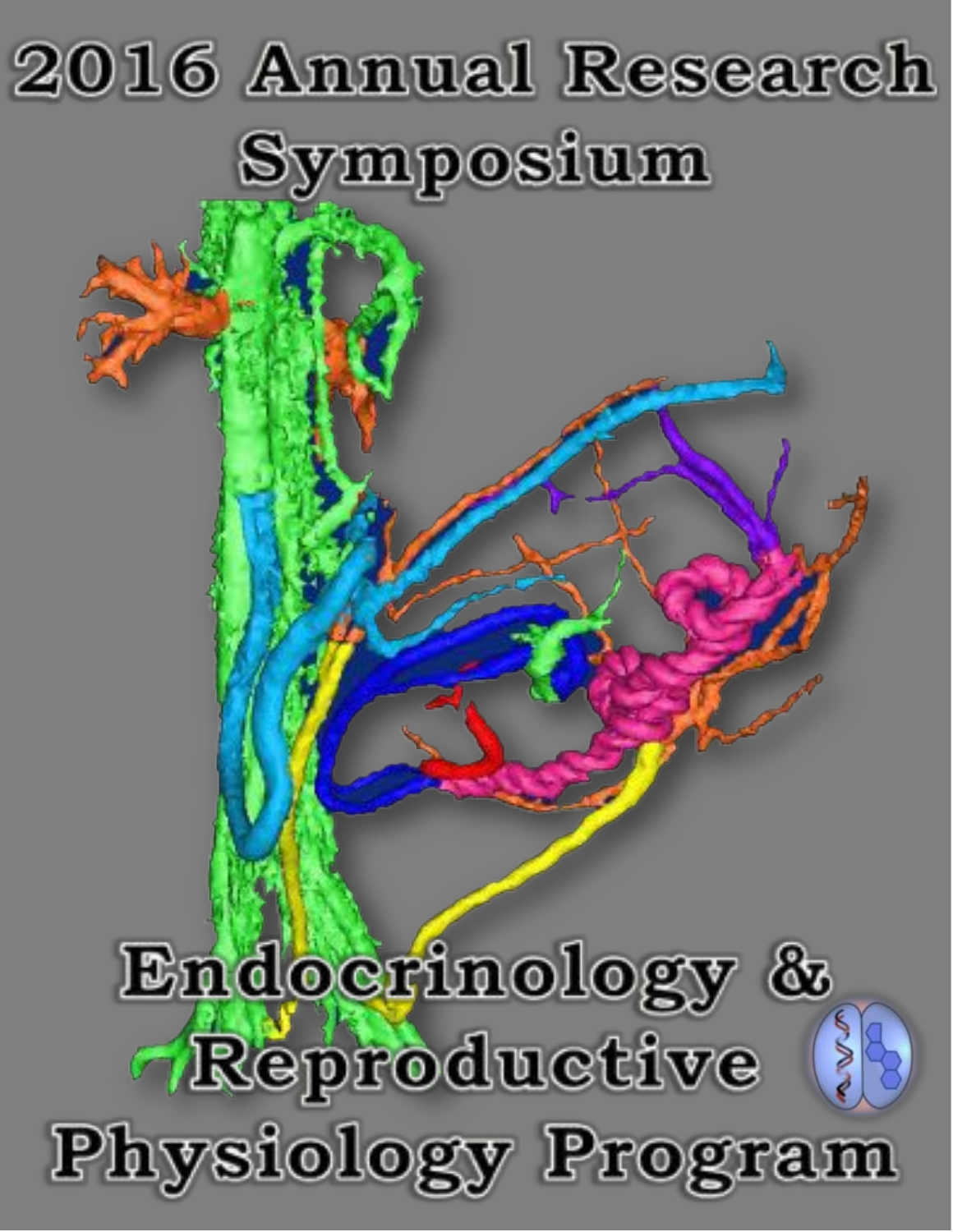# **Table of Contents**

| Table of Contents & Acknowledgements        |          |
|---------------------------------------------|----------|
| <b>Schedule of Events</b>                   | 3        |
| <b>Poster Assignments</b>                   | 4        |
| Keynote Speaker Biography - Dr. Chad Vezina | 5        |
| Keynote Speaker Biography - Dr. Les Myatt   | 6        |
| <b>Student Speaker Biographies</b>          | $7 - 8$  |
| <b>Oral Presentation Abstracts</b>          | $9 - 13$ |
| <b>Poster Presentation Abstracts</b>        | 14-26    |
| 2016 ERP Program Faculty Directory          | 27-28    |
| 2016 ERP Graduate Student Directory         | 29       |
| Trainees Supported by NIH T32-HD041921      | 30       |

#### **Event Acknowledgements**

- x **Symposium Committee and Session Hosts:**  Amanda Hankes, Bryan Ampey, Rosalina Villalon Landeros, Marissa Kraynak, Nicole Cummings, James Garcia, Adriana Rodriguez
- x **Program Director:** Dr. Ian Bird
- **ERP Coordinator:** Grace Jensen
- x **Abstract Reviewer:** Dr. Patankar
- x **Oral Judges:** Dr. Terasawa, Dr. Stanic
- x **Poster Judges:** Dr. Zheng, Dr. Lamming, Dr. Levine
- **Staff at the Fluno Center**
- x **Picture Acknowledgements:**



**Title Page:** Picture from Dr. Ted Golos's lab. A 3D reconstruction of the anatomy of the fetal and maternal vessels of a pregnant rhesus. Different colors show vena cava (G), uterine arteries (Y), mother's kidneys/uterine branches (O), venous return (light.B), chorionic vessels (P), umbilical cord (Pink), umbilical arteries (B), umbilical vein (R).

Page 2: Picture submitted from Dr. Mayra Pastore from Dr. Magness's lab. Image shows TEM pictures of endothelial cells specifically showing caveolae invaginations at the plasma membrane.

Page 3, Upper Right: Picture from Dr. Shah's lab. Image is of an ultrasound from a pregnant woman showing cord blood flow at 36 weeks.

Page 3, Middle Left: Picture submitted by Kenna Organ from Dr. Shah's lab and shows intervillous circulation between mother and embryo.

**Page 3, Middle Right:** Picture submitted by Amanda Hankes from Dr. Bird's lab. Image is of ZO-1 (gr) and VE-Cadherin (purp) fluorescence before (top) and after (bottom) exposure to 10ng/mL TNF-alpha.

**Page 3, Lower Left:** Submitted by Kenna Organ from Dr. Shah lab.

**Page 4, Lower Left:** Submitted by Dr. Mayra Pastore and shows a TEM image of caveolae on endothelial cells

**Page 4, Middle:** Submitted by Sydney Nguyen and is from Dr. Ted Golos's lab. MRI image of blood flow in a pregnant Rhesus Macaque in her third trimester.

**Page 4, Lower Right:** Submitted by Amanda Hankes from Dr. Fuxian Yi in Dr. Ian Bird's lab. Image of confluent uterine artery endothelial cells from pregnant sheep.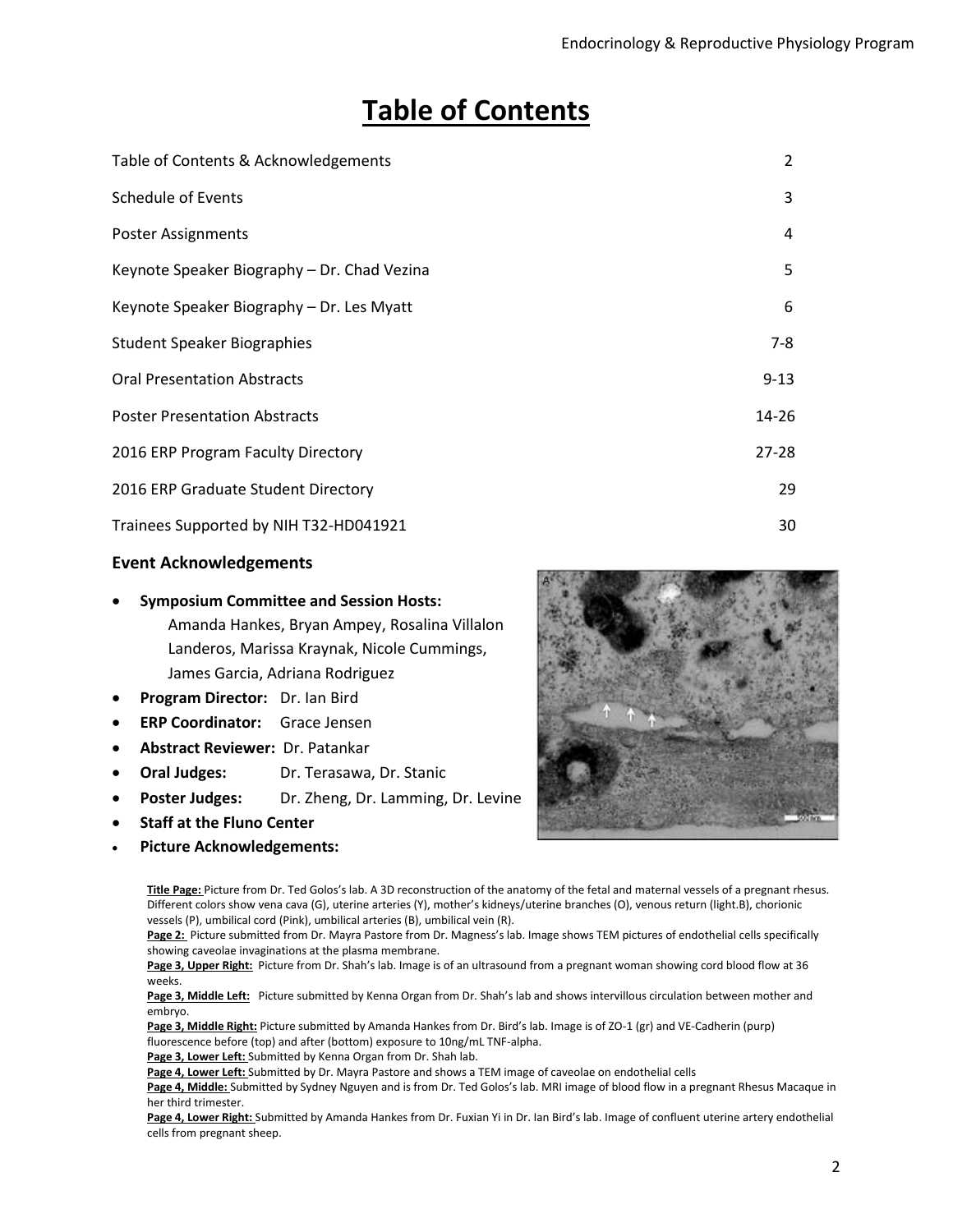# **Schedule of Events**

| 8:30 AM - 9:15 AM      | <b>Registration and Poster Set-up</b>                                                                                                                                                                                  |  |  |
|------------------------|------------------------------------------------------------------------------------------------------------------------------------------------------------------------------------------------------------------------|--|--|
| $9:15$ AM $-9:30$ AM   | <b>Welcome Remarks</b>                                                                                                                                                                                                 |  |  |
| $9:30$ AM $- 10:30$ AM | Invited Keynote Speaker: Dr. Chad Vezina<br>Dept. Comparative Biosciences - UW-Madison                                                                                                                                 |  |  |
|                        | "Throwing the Whole Tackle Box at the Prostate Problem"                                                                                                                                                                |  |  |
| 10:30 AM - 11:30 AM    | Morning Poster Session - See page 4 for assignments                                                                                                                                                                    |  |  |
| 11:30 AM - 12:30 PM    | Lunch - Executive Dining Room                                                                                                                                                                                          |  |  |
| 12:30 PM - 12:50 PM    | <b>Erin McMillan - Dept. of Biomolecular Chemistry</b><br>"Roles of TFG in Neural Maintenance"                                                                                                                         |  |  |
| 12:50 PM - 1:10 PM     | Danielle Berdahl, MD - Dept. of Ob/Gyn<br>"10, 12 Conjugated Linoleic Acid Rescue of Endothelial Dysfunction Due to Exposure<br>to a Wide Range of Growth Factors and Cytokines Associated with Preeclampsia"          |  |  |
| $1:10$ PM $- 1:30$ PM  | Nathaniel York - Dept. of Pediatrics<br>"Molecular Mechanisms of Oxytocinergic Signaling and its Inhibition of<br>Kir7.1 in the RPE"                                                                                   |  |  |
| 1:30 PM $-$ 1:40 PM    | <b>Break</b>                                                                                                                                                                                                           |  |  |
| 1:40 PM $-$ 2:00 PM    | Rosalina Villalon Landeros - Dept. of Ob/Gyn<br>"Programming of Uterine Artery Endothelial Cells from Unilateral Pregnant Sheep"                                                                                       |  |  |
| $2:00$ PM $- 2:20$ PM  | Qingyun Zou - Dept. of Ob/Gyn<br>" GNA11 Differentially Mediates FGF2- and VEGFA-Stimulated Proliferation and<br>Migration of Human Fetoplacental Endothelial Cells under Physiological Chronic<br>Normoxia"           |  |  |
| $2:20$ PM $- 2:40$ PM  | Marissa Kraynak - Dept. of Ob/Gyn<br>"Aromatase Inhibition Induced Hypergonadotropic Hyperandrogenism in Ovary<br>Intact Female Marmoset Monkeys"                                                                      |  |  |
| $2:40$ PM $- 3:40$ PM  | Afternoon Poster Session - See page 4 for assignments                                                                                                                                                                  |  |  |
| 3:40 PM $-$ 4:40 PM    | Invited Keynote Speaker: Dr. Les Myatt<br>Professor of Obstetrics and Gynecology - OHSU<br>"Pregnancies on the Edge: Placental Mitochondrial Function with Obesity and<br>Gestational Diabetes and the Role of miRNAs" |  |  |
| 4:40 PM $-$ 5:00 PM    | <b>Closing Remarks and Awards</b>                                                                                                                                                                                      |  |  |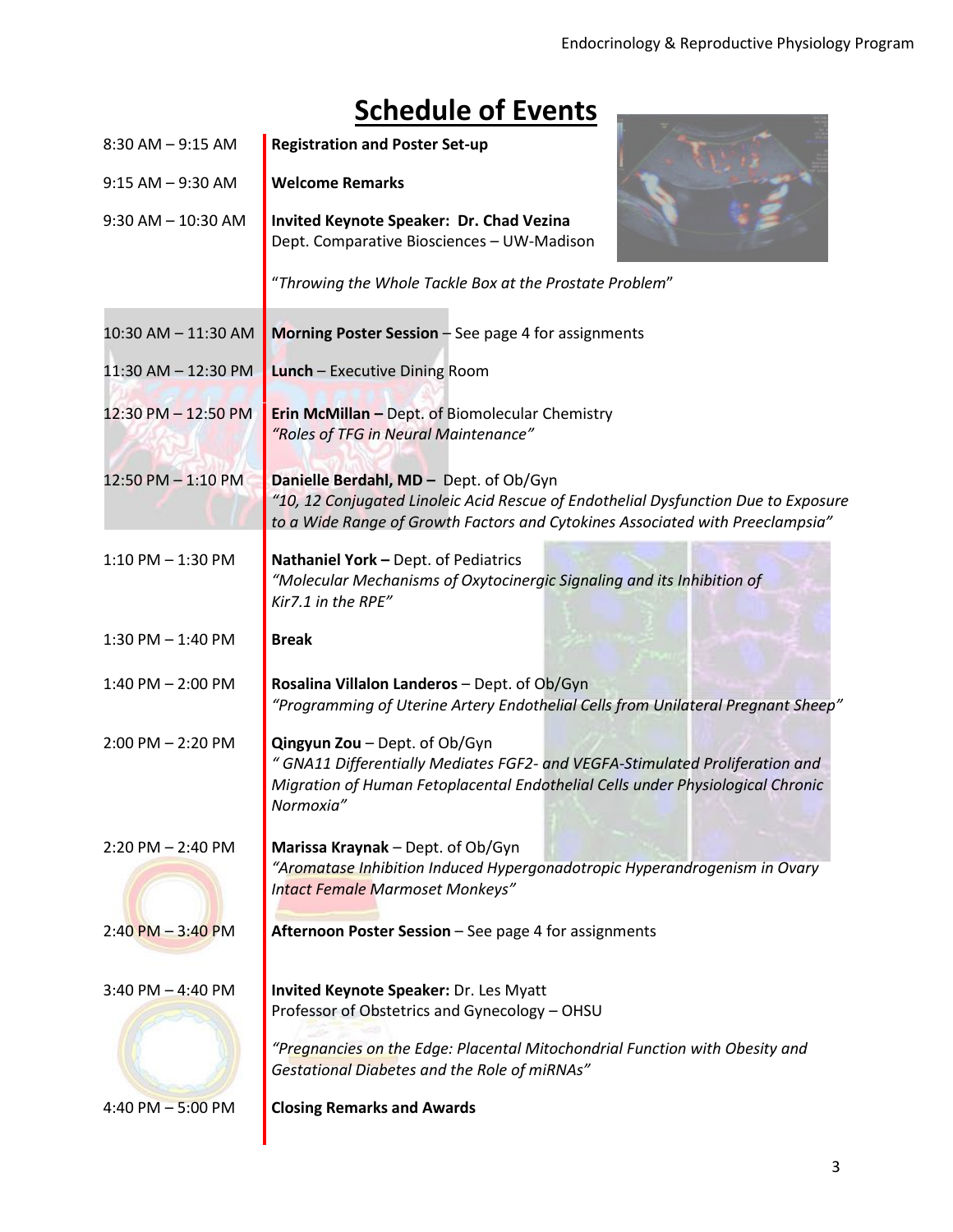# **Poster Assignments**

| <b>Number</b>  | <b>Name</b>                     | Lab                 | <b>Session</b> |
|----------------|---------------------------------|---------------------|----------------|
| $\mathbf{1}$   | Adriana Rodriguez               | Downs               | Afternoon      |
| $\overline{2}$ | Ahmed Aljohani                  | Ntambi              | Afternoon      |
| 3              | <b>Amanda Hankes</b>            | <b>Bird</b>         | Morning        |
| 4              | Angi Fu                         | Jorgensen           | Morning        |
| 5              | <b>Ashley Baldo</b>             | Pelegri             | Morning        |
| 6              | <b>Bryan Ampey</b>              | <b>Magness</b>      | Afternoon      |
| 7              | Danielle Fontaine               | Davis               | Afternoon      |
| 8              | James Garcia                    | Terasawa            | Afternoon      |
| 9              | Jessica Vazquez                 | <b>Stanic</b>       | Morning        |
| 10             | Kenna Organ                     | Shah                | Afternoon      |
| 11             | Luca Clemente                   | <b>Bird/Bertics</b> | Afternoon      |
| 12             | <b>Nicole Cummings</b>          | Lamming             | Afternoon      |
| 13             | Samantha Weaver                 | Hernandez           | Morning        |
| 14             | Sydney Nguyen (Jacob MacDonald) | Golos               | Morning        |
| 15             | Yousef Alharbi                  | Patankar            | Afternoon      |
| 16             | <b>Yousef Alharbi</b>           | Patankar            | Morning        |
| 17             | Fatou Jallow                    | Schuler             | Morning        |
| 18             | <b>Megan Hornung</b>            | Jorgensen           | Morning        |
| 19             | Chi Zhou                        | Zheng               | Afternoon      |





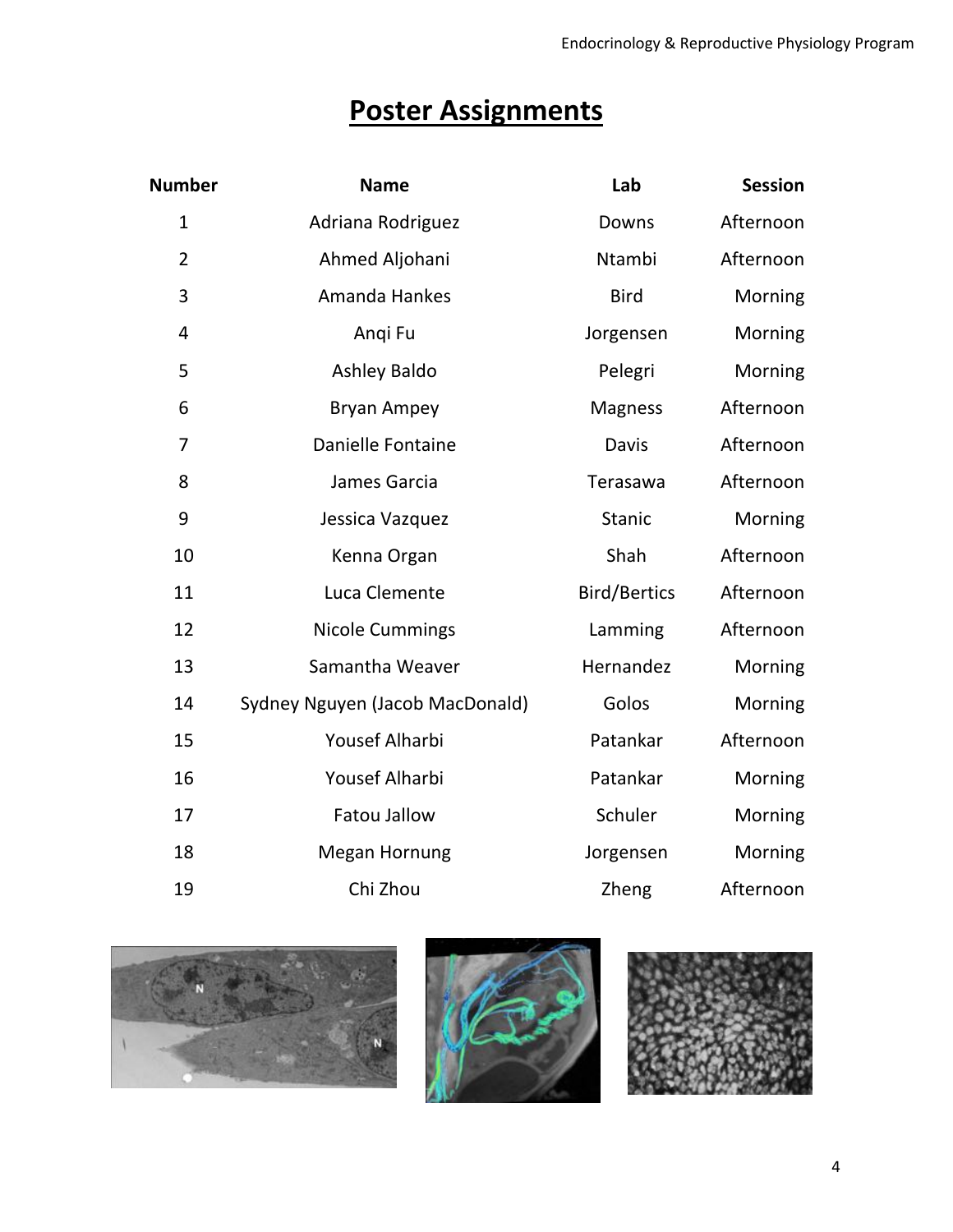## **Keynote Speaker**

# **Dr. Chad M. Vezina, PhD**

#### **Title of Talk: "Throwing the Whole Tackle Box at the Prostate Problem"**

**Associate Professor, Dept. of Comparative Biosciences, School of Veterinary Medicine, University of Wisconsin-Madison, Madison, WI**

Dr. Chad Vezina is an Associate Professor of Comparative Biosciences at the University of Wisconsin-Madison School of Veterinary Medicine. He is currently a member of the University of Wisconsin-Madison George M. O'Brien Center for Benign Urology Research. Dr. Vezina received a B.A. degree in Chemistry & Biology from St. Olaf College, a Ph.D. in Pharmacology & Toxicology from the University at Buffalo, and he went on to complete post-doctoral studies at the University of Wisconsin-Madison. His studies were directed towards understanding how environmental chemicals impact prostate development and function. More recently, his laboratory has been investigating how developmental signaling pathways, as well as the environmental factors



that disrupt them, shape the prostate and urinary function in aging men. The Vezina lab is identifying the underlying basis of urinary dysfunction in aging men to inspire more effective therapies.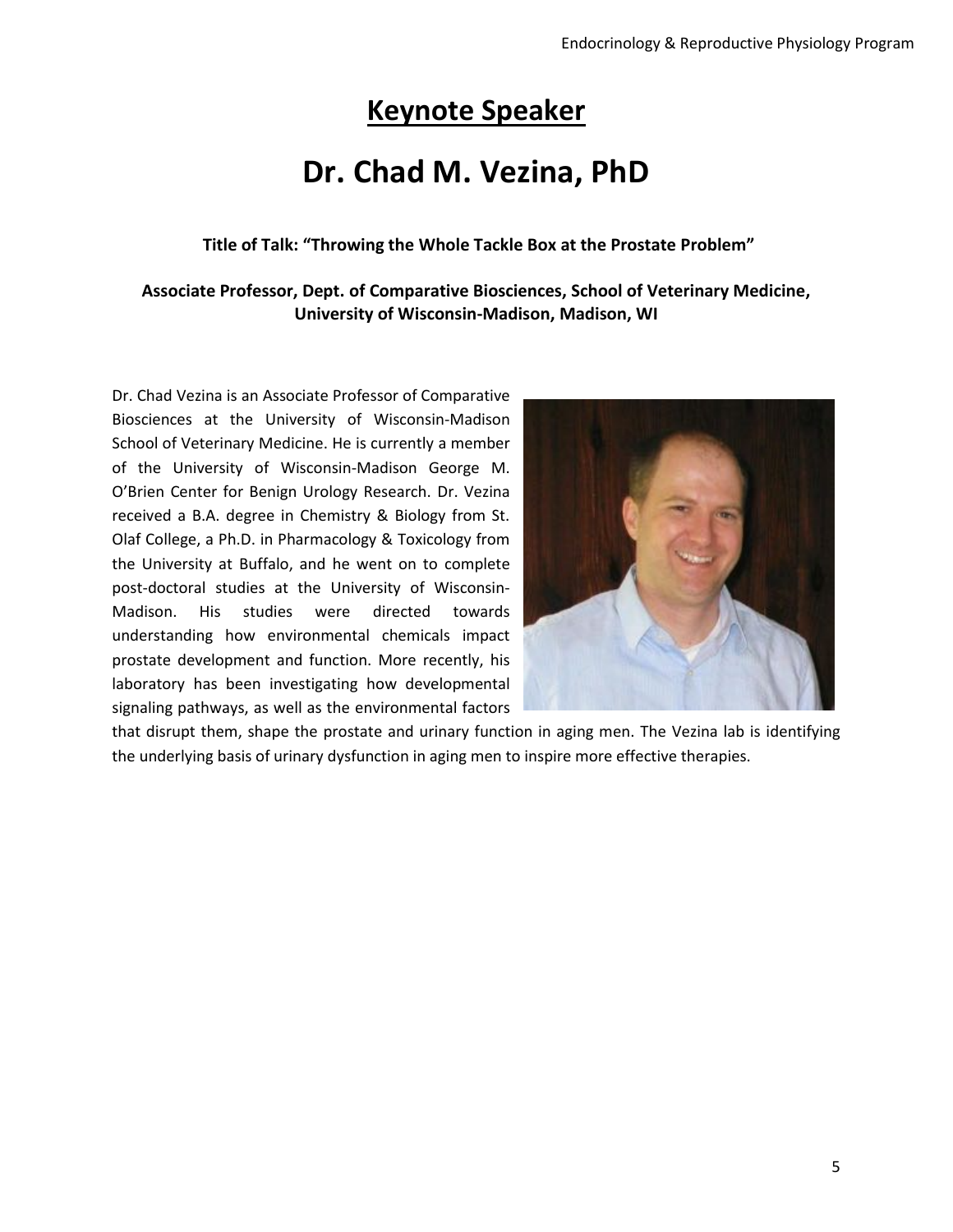# **Keynote Speaker:**

# **Dr. Leslie Myatt, PhD, FRCOG**

**Title of Talk: "Pregnancies on the Edge: Placental Mitochondrial Function with Obesity and Gestational Diabetes and the Role of miRNAs"**

#### **Bob and Charlee Moore Endowed Professor, Professor of Obstetrics and Gynecology, Oregon Health and Science University**

Dr. Leslie Myatt is a Professor of Obstetrics and Gynecology and the Director of Perinatal Research in the Dept of Ob/Gyn and Director of the Placental Origins of Disease Group of the Center for Developmental Health at the Oregon Health and Science University, Portland, Oregon. Dr. Myatt received both his B.S. and Ph.D. from the University of London, UK. He has served as North American Editor of the journal Placenta (1997 to 2004), President of the Perinatal Research Society (1997), President of the International Federation of Placenta Associations (2002 to 2004) and President of the Society for Gynecologic Investigation (2009 to 2010). Dr. Myatt's research interests include control of fetal placental vascular reactivity, the role of obesity, oxidative and nitrative stress in placental function and fetal programming, and the regulation of prostaglandin synthesis and action in intrauterine tissues at parturition. His current work focuses on the role of the maternal adiposity on epigenetic regulation of



placental function and on placental mitochondrial energetics. He has published over 265 papers and 350 abstracts and has served on many review panels and study sections for NIH, CIHR and other international organizations. He was elected as a Fellow (ad eundem) of the Royal College of Obstetricians and Gynaecologists in 2013 for his contributions to women's health research.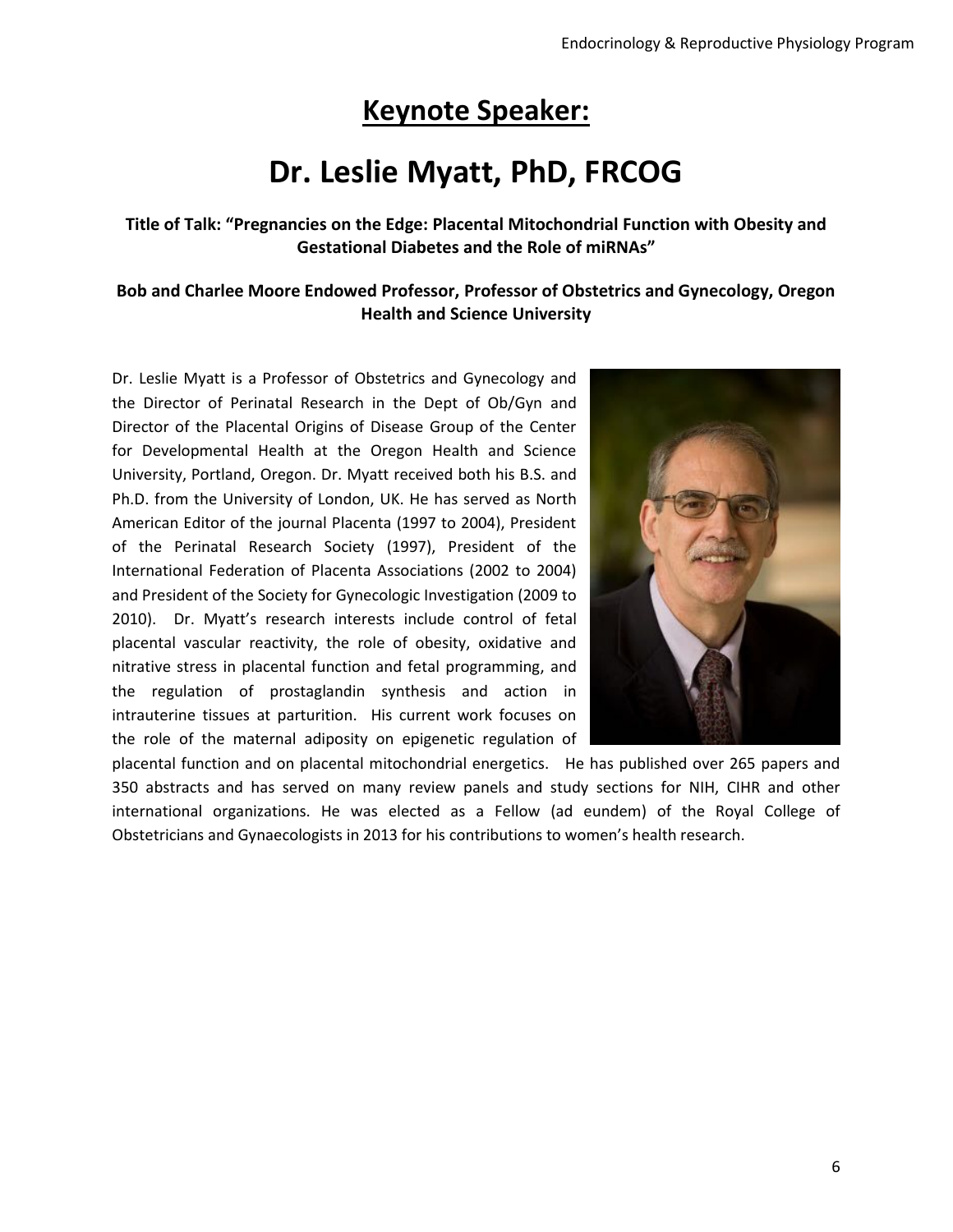### **Student Speaker Biographies**

**Erin McMillan** attended UW-Madison for her BS in Zoology, and received her MBA from California State University-San Marcos before coming back to UW-Madison to be a part of ERP. She is currently working in Dr. Anjon Audhya's lab, researching the possible mechanism behind a group of diseases known as Hereditary Spastic Paraplegias (HSP). Erin specifically studies mutations in Trk-fused gene (TFG), linked to HSP and how the neurons are adversely affected by these mutations. To study this, she utilizes CRISPR-Cas9 and TALEN technologies to edit genomes of pluripotent stem cells. In her spare time, she enjoys spending time with her children. After graduate school, she plans on doing research for a company with a stem cell platform.



**Danielle Berdahl, MD** attended University of South Dakota for both undergraduate and medical school, and then her residency at the University of Iowa. She is currently working on her fellowship and master's degree here at UW-Madison in ERP. She is in Dr. Ian Bird's lab, studying how growth factors and cytokines affect calcium bursting in human umbilical endothelial cells as a model for preeclampsia, and then attempting to reverse these changes with conjugated linoleic acid. She has very limited time off but does enjoy music and spending time with her children. She is planning to pursue a maternal fetal medicine position next, though the location is yet to be determined.

**Nathaniel Walter York** attended University of Missouri-Columbia for his undergraduate degree. He is currently working in Bikash Pattnaik's lab, where he is studying the role of oxytocin in the development and function of the posterior retina. He is looking at oxytocin receptor signaling and its implication in the retinal pigment epithelium. His research utilizes patch clamp electrophysiology, and live cell  $Ca^{2+}$ imaging. In his free time, Nathaniel enjoys playing video games and spending time with his wife, Ali York. He's not certain of his plans after graduate school yet, but would like to find a post-doctoral position that would give him the opportunity to continue studying ion channel function and regulation. An interesting fact about him—he has lived on three continents!



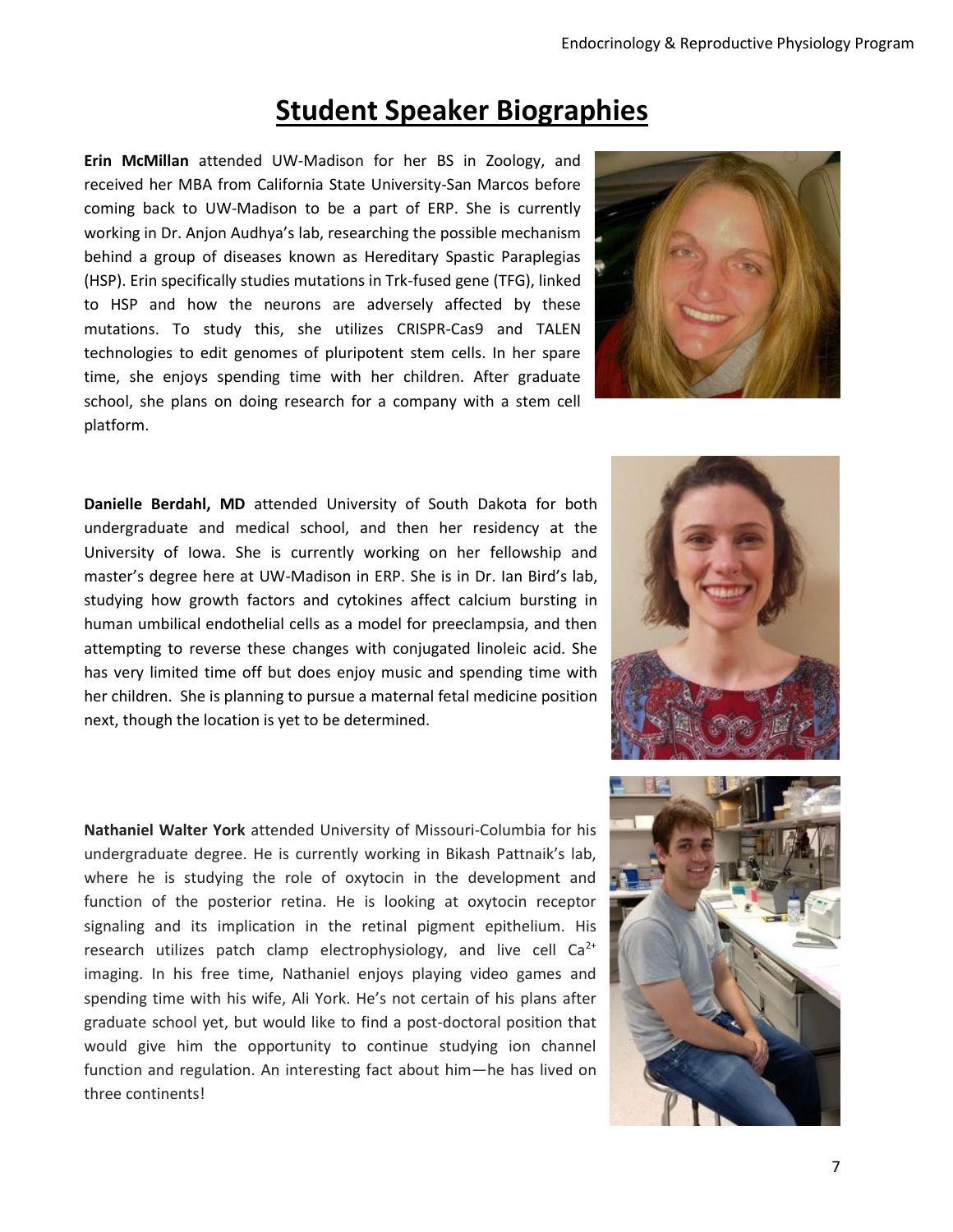**Rosalina Villalon Landeros** received her B.S. from University of California-Davis. She is currently a member of the Magness lab, mentored by Dr. Magness and Dr. Zheng. Her research focuses on the effects of estrogen metabolites on uterine vascular development and remodeling during normal pregnancy. She also investigates the impact that local gravid environment has on programming uterine artery endothelial cells during pregnancy. Her model of unilateral pregnancy is created with animal surgery that allows fetal implantation to only one horn, which can create a gravid and nongravid environment within the same animal. Her hobbies include long distance running (she



recently finished her  $7<sup>th</sup>$  half marathon!), knitting, and jigsaw puzzles.

**Qingyun Zou** received his MBBS degree from Harbin Medical University in China. This degree is equivalent to both an undergraduate degree and a medical degree in the US. He is currently working in Dr. Jing Zheng's Lab, in the Obstetrics and Gynecology Department. His work focuses on studying the roles of GNA11 and GNA14 in FGF2 and VEGFA mediated fetoplacental endothelial cell functions under physiological chronic normoxia. To do this he has become experienced in a variety of basic laboratory techniques, such as western blotting, RT-qPCR, immunoprecipitation, and cell functional assays for endothelial cell proliferation, migration, or permeability. Outside of his science work, he enjoys sports and history. After graduate school Qingyun is keeping his options open, though he may return to China.

**Marissa Kraynak** received her BA in Neuroscience from Drew University before coming to ERP. She is currently working in Dr. Abbott's lab on the neurological mechanisms of estradiol in regulating female receptive and proceptive sexual behaviors in the female marmoset monkey. Her primate research involves directing a brain specific knockdown using an MRI. Marissa is a member of the women's rugby team and is also involved in public outreach for science, particularly for animal science. She recently helped plan and lead a graduate seminar focused on understanding the history of animal research and in developing effective outreach techniques for graduate students and scientists.



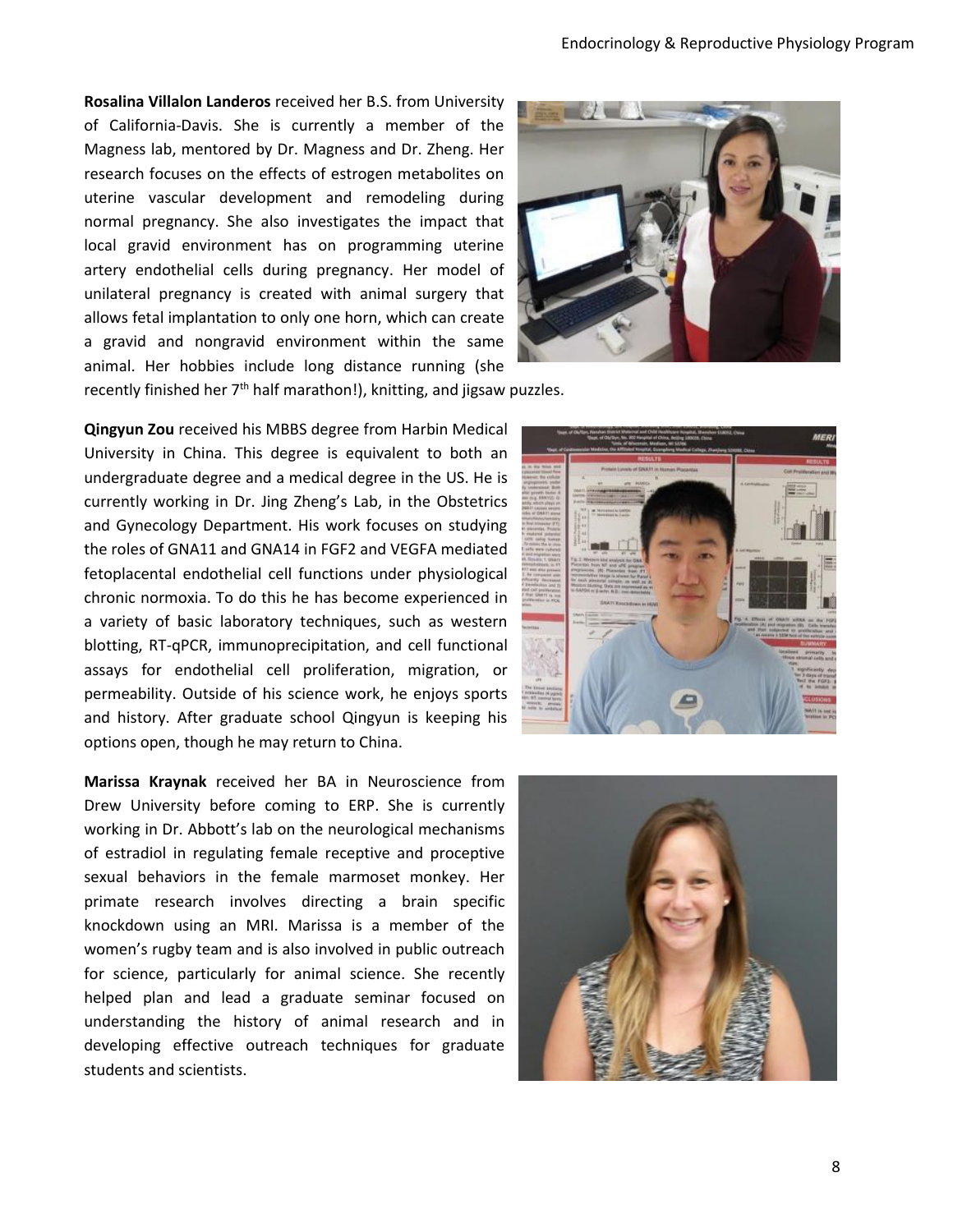## **Abstracts for Oral Presentations**

#### **Roles of TFG in Neural Maintenance**

Erin McMillan, Jennifer Bird, Anjon Audhya

**Background**: Previous studies in the Audhya lab have shown that a key regulator of the early secretory pathway is Trk-fused gene (TFG), which localizes to sites of COPII vesicle biogenesis on the ER, facilitates the formation and anterograde transport of COPII vesicles, and maintains ER morphology. Mutations in TFG have been identified in several neurodegenerative disorders, including childhood-onset hereditary spastic paraplegia (HSP). HSP refers to a group of inherited disorders, characterized by progressive weakness and spasticity of the legs due to degeneration of upper motorneuron axons in the corticospinal tract. A mutation in TFG (p.R106C) causes a recessive form of HSP. To establish a tractable model for the study of this disease, I am using human induced pluripotent stem cells (iPSCs) to determine the impact of the TFG p.R106C mutation on protein secretion and neuronal maintenance in iPSC-derived neurons. **Hypothesis**: Creating human stem cells expressing TFG p.R106C, which underlies a childhood onset form of HSP, will establish a new model to define the effects of the mutation on ER morphology, COPII vesicle transport, and protein distribution in neurons and other cell types. Additionally, iPSC-derived glutamatergic neurons will establish a model to define the impact of the TFG p.R106C mutation on neural maintenance, neurite extension and longevity. I hypothesize that TFG regulates each of these functions, which will be tested using a combination of high-resolution fluorescence imaging and ultimately electron microscopy-based analysis. **Methods**: I have taken advantage of the RNA-directed genome editing system, CRISPR/Cas9, to genetically modify iPSCs and incorporate a mutation in TFG that causes neurodegeneration. I have screened approximately 300 clones by PCR and restriction digest to identify mutant cell lines. Using neural differentiation protocols, I generated neurons that express the TFG p.R106C mutation and examined the impact of the mutation on the distribution of COPII regulatory components both in cell bodies and in neurites. **Results**: Previous work in the Audhya lab has shown that the scaffolding protein Sec16 is located at ER exit sites (ERES) and is necessary for COPII-dependent vesicle budding. TFG and Sec31A co-localize tightly on COPII vesicles in mammalian cells, and TFG depletion inhibits secretory efflux from the ER. **Conclusion**: These data collectively suggest a requirement for TFG in COPII vesicle transport in cells. My recent studies have shown that TFG and Sec31A co-localize on COPII transport carriers in both cell bodies and neurites of iPSC-derived neurons, but the distribution of TFG is altered in iPSC-derived.

### **10, 12 Conjugated Linoleic Acid Rescue of Endothelial Dysfunction Due to Exposure to a Wide Range of Growth Factors and Cytokines Associated with Preeclampsia**

Danielle Berdahl, Nauman Khurshid, Derek Boeldt, Ian Bird, and Dinesh Shah

**Introduction:** Preeclampsia (PE), a pregnancy specific syndrome of multi-organ dysfunction and hypertension, has been linked to elevation of cytokines (Cyt) and growth factors (GF) causing endothelial dysfunction. Recent studies have shown inhibition of connexin 43 (Cx43) gap junction function by phosphorylation via Src and Erk kinases stimulated by GF and Cyt. This inhibition has been demonstrated to decrease sustained phase Ca<sup>2+</sup> bursting in endothelial cells leading to decreased production of nitric oxide (NO), a potent vasodilator. Pretreatment of human umbilical vein endothelial cells (HUVEC) with a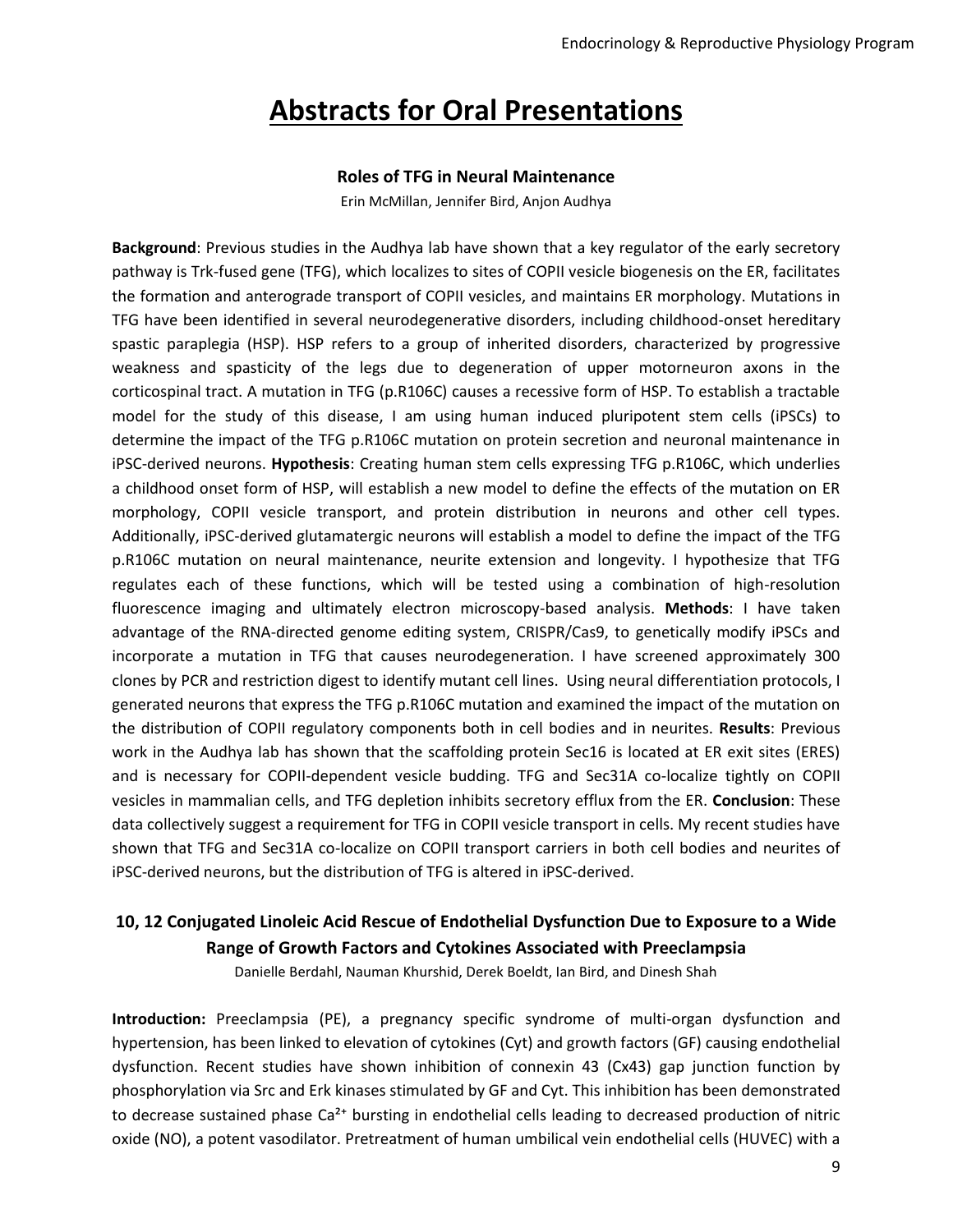known Src inhibitor, PP2, showed rescue of Ca<sup>2+</sup> bursting in response to ATP in cells exposed to VEGF, TNF $\alpha$ , IL-1 $\beta$  and bFGF. In this study, using the HUVEC -model, we examine sustained calcium bursting response in cells pre-treated with conjugated linoleic acid (CLA) isoforms 9, 11 (control) and 10,12 (known Src inhibitor) prior to GF and Cyt exposure. **Methods:** HUVEC from normal pregnancies were grown to >90% confluence on 35 mm glass dishes and then loaded with Fura-2 for  $Ca<sup>2+</sup>$  imaging. Control  $Ca<sup>2+</sup>$  sustained-phase bursting with 100 uM ATP alone (30 min.) was followed by a wash prior to pretreatment with 50 uM 9, 11 or 10, 12 CLA. GF/cytokine 10ng/ml treatment was then applied (30-60 min.) and cells were re-stimulated with ATP.  $Ca<sup>2+</sup>$  burst numbers were then compared to internal control results. **Results:** Pretreatment with 50 uM 10, 12 CLA showed significant recovery (p<0.05) in sustainedphase Ca²⁺ bursting in HUVEC cells exposed to VEGF, bFGF, INFɤ, and TNFα (recover of 82 to 88% of control) whereas IL-1β was noted to have a mild decrease (67%). Significant recovery was not noted with the 9, 11 CLA isoform, which is not known to be a Src inhibitor, except with INF x (84%). **Conclusions:** Preeclamptic effects on endothelial cell function can be mimicked by the addition of GF/cyt found to be elevated in preeclamptic patients. 10, 12 CLA, will partially improve these inhibitory effects with global recovery for a large range of GF and Cyt; in the case of TNF actually better than with PP2. Further studies of CLA, may lead to potential trials of prophylactic and therapeutic treatments for preeclamptic pregnancies. Supported by OBGyn R&D funds to DB.

#### **Molecular Mechanisms of Oxytocinergic signaling and its inhibition of Kir7.1 in the RPE**

Nathaniel York, Patrick Halbach, Michelle A Chiu, Ian M Bird, De-Ann M Pillers, Bikash R Pattnaik

**Introduction**: Oxytocin (OXT) is a neuropeptide that activates the oxytocin receptor (OXTR), a rhodopsin family G-protein coupled receptor. We have localized OXTR to the retinal pigment epithelium (RPE) and OXT has been found in the adjacent cone photoreceptors. Here we explore the mechanism of OXTR signaling in the RPE and its effect on RPE physiology. **Hypothesis**: We hypothesize that there is OXTR signaling in the retina and sought to characterize this signaling in the RPE and explore the downstream effects of OXT on cellular signaling, focusing on the regulation of inwardly rectifying K+ channel Kir7.1. **Methods**: Ca2+ response to OXT was measured in cultured human fetal RPE cells (hfRPE) using Fura-2AM in the presence of 2-APB and nifedipine, pharmacological inhibitors of Ca2+ signaling pathways. HEK-293 cells where used to establish stable expression of human OXTR and signaling was visualized using live cell imaging following transient expression of PH-GFP and PKC-GFP, monitors of GPCR metabolites PIP2 and DAG. Whole cell patch clamp electrophysiology was performed on HEK-OXTR cells transfected with GFP-fused Kir7.1 as well as freshly isolated mouse RPE cells to monitor Kir7.1 current. **Results**: OXT treatment of RPE cells in culture resulted in a transient increase in cytoplasmic Ca2+ that was reduced by 95% in the presence of the IP3R antagonist, 2-APB (P < 0.001). Upon bathing the cells in Ca2+ free extracellular solution or nifedipine, the Ca2+ response to OXT was not altered. While the amplitude of responses was not altered, time to recover from the rise in [Ca2+]i peak was faster, with time constants (τ) of 0.53 (r2 = 0.983), 0.93 (r2 = 0.975), and 1.7 (r2 = 0.987) min for Ca2+-free, nifedipine, and Ringer's solution, respectively. We also demonstrate that OXTR activation blunted Kir7.1 channel current, which has a physiologic role in RPE function. In isolated mouse RPE, we observed an average 61.81  $\pm$  4.77 % decrease in K+ inward current amplitude at -160mV and an average 11.4  $\pm$  3.2 mV depolarization in resting membrane potential. **Conclusion**: We propose that OXTR utilizes multiple capacitative Ca2+ entry (CCE) mechanisms to sustain an increase in Ca2+ driven by intracellular signaling molecules coupled to OXTR/G-protein in the RPE. This OXT-OXTR signaling in the RPE cell also integrated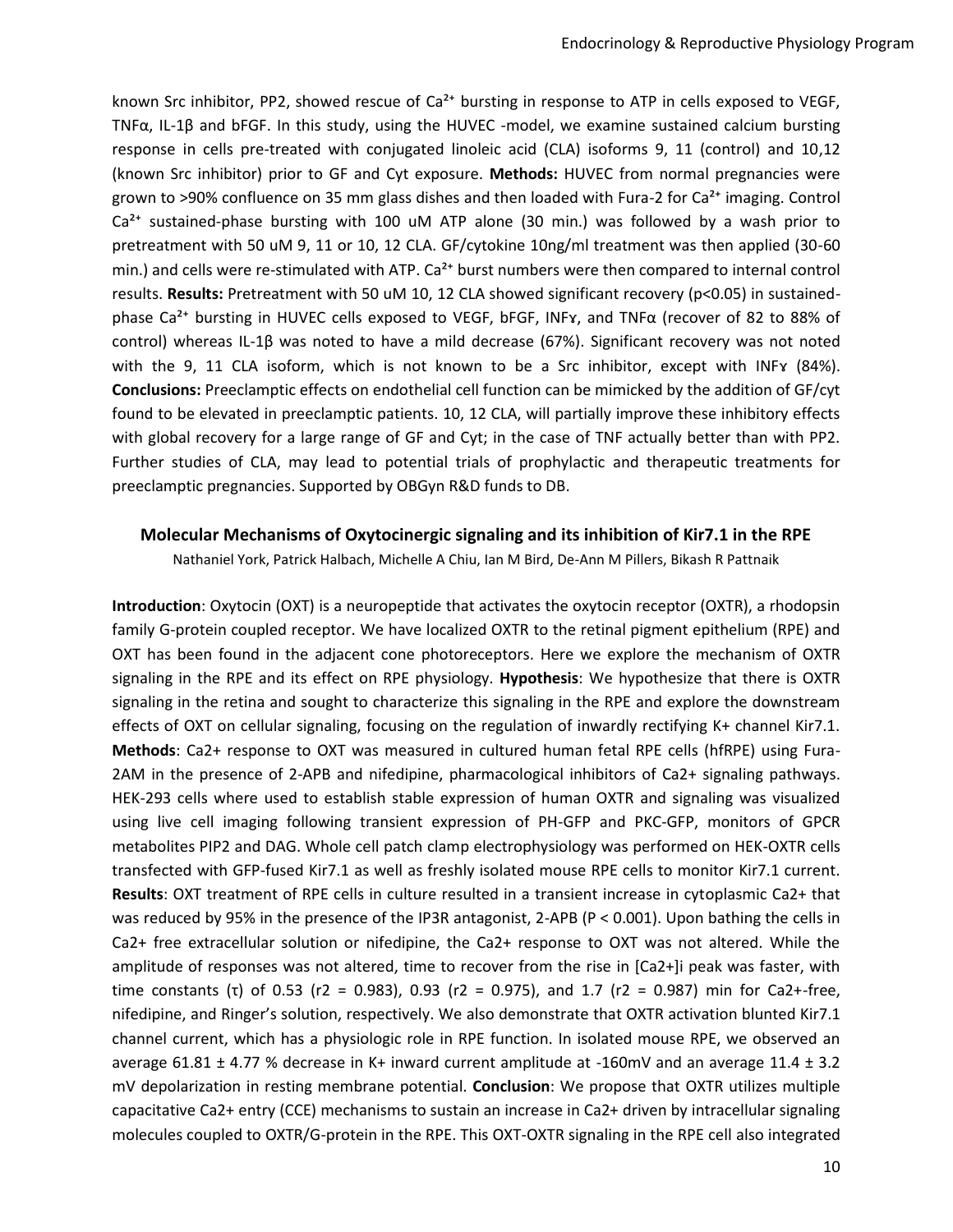mobilization of intracellular Ca2+ and the parallel modulation of the Kir7.1 channel. We suggest that novel OXT-OXTR signaling pathways in the outer retina will be of fundamental importance for eye development, health and visual function.

#### **Programming of Uterine Artery Endothelial Cells from Unilateral Pregnant Sheep**

Rosalina Villalon Landeros, Jing Zheng, Ronald R Magness

**Introduction**: Uterine artery endothelial cells (UAECs) play a central role in uterine vascular adaptations, including angiogenesis and vasodilatation, which are necessary to increase uterine blood flow (UBF) during normal pregnancy. Inadequate maternal-fetal circulation as a result of aberrant utero-placental vascular adaptations results in decreased fetal growth and ultimately in intrauterine growth restriction (IUGR). Our laboratory has developed a unique ovine surgically-induced unilateral pregnancy model. We found in this model that, uterine arteries ipsilateral to the gravid horn undergo substantial remodeling compared to contralateral arteries. For example, uterine arteries ipsilateral to the gravid horn have a substantial increase in blood flow, larger diameters, and higher expression of endothelial nitric oxide synthase (eNOS) compared to contralateral arteries. It is unknown if the changes in UBF and eNOS in the unilateral pregnant sheep are a result of pregnancy-specific programming of uterine artery endothelium to the local gravid environment. Previously we showed that UAECs derived from normal pregnant, but not non-pregnant sheep, displayed increased proliferation and vasodilator production in response to estradiol (E2β) and its metabolites (2OHE2, 4OHE2, 4ME2, and/or 2ME2) suggesting pregnancy-specific programming of UAECs during pregnancy. We **hypothesize** that UAECs isolated from uterine arteries ipsilateral to the gravid horn [(Gravid)P-UAECs] will exhibit pregnancy-specific programming (increased angiogenesis), while UAECs isolated from uterine arteries contralateral to the gravid horn [(NonGravid)P-UAECs] will not exhibit pregnancy-specific programing (lower angiogenesis and vasodilator production). **Methods**: (Gravid) P-UAECs and (NonGravid) P-UAECs, isolated and validated from ewes (n=4) with unilateral uterine surgical isolation were used. Differences in programming of UAECs ipsilateral and contralateral to the gravid horn were determined employing Click-iT EdU proliferation assays as a measurement of angiogenesis stimulated by (0.1-100nM) E2β and its metabolites. **Results**: E2β at all doses induced higher proliferation in (Gravid) P-UAECs (P<0.01) compared to (Non-Gravid) P-UAECs within each treatment dose. 2OHE2 and 4OHE2 followed a similar pattern as E2β, however not all doses induced significant proliferation of (Gravid) P-UAECs compared to (Non-Gravid) P-UAECs. 2ME2 significantly elevated proliferation of (Gravid) P-UAECs only at the highest 100nM dose compared to (Non-Gravid) P-UAECs. 4-ME2 stimulated proliferation of (Gravid) P-UAECs, but not of (Non-Gravid) P-UAECs at 100nM. In **conclusion**, these data indicate that there is differential programming of the (Gravid)P-UAECs and (Non-Gravid)P-UAECs, where the (Gravid)P-UAECs display similar programing as normal P-UAECs as indicated by their increased proliferative response to E2β and its metabolites. In contrast (Non-Gravid) P-UAECs programming appears to be similar to the NP-UAECs as demonstrated by their lack of proliferative response to E2β and its metabolites.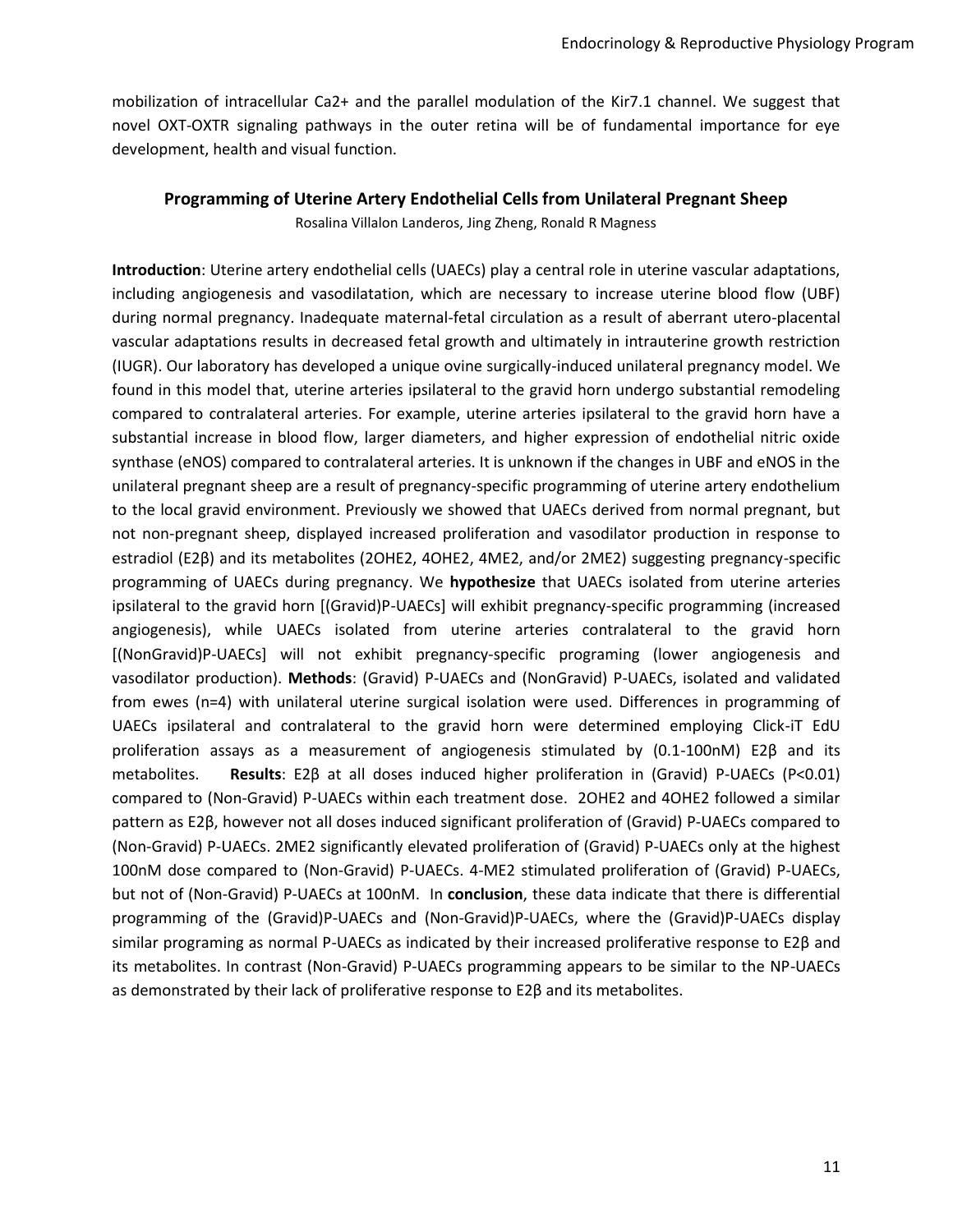#### **GNA11 Differentially Mediates FGF2- and VEGFA-Stimulated Proliferation and Migration of Human Fetoplacental Endothelial Cells under Physiological Chronic Normoxia**

Qing-Yun Zou, Yan Li, Chi Zhou, Hua Li, Xiang-Zhen Wang, Kaitlin E. Yira, Jing Zheng

**Background**: During pregnancy, fetal and placental vasculatures undergo dramatic growth and remodeling to accommodate the remarkable increases in fetal and placental blood flows which are required for supporting the developing fetus. During pregnancy, fetoplacental vascular endothelial cells reside under low oxygen environments (~2-8% O2 or pO2 ~17-100 mmHg). This physiological chronic normoxia (PCN) is critical to cellular homeostasis. Fibroblast Growth Factor-2 (FGF2) and Vascular Endothelial Growth Factor-A (VEGFA) are two potent regulators of endothelial functions (e.g., proliferation and migration). Actions of FGF2 and VEGFA are mediated via a serial of protein kinases and also via heterotrimeric GTP-binding proteins (G proteins). G protein subunit α -11 (GNA11) is a member of Gαq subfamily. As a transducer, GNA11 participates in various transmembrane and intracellular signaling pathways. A combination of GNAq (another member of Gαq subfamily) and 11 has been shown to be required for VEGFA-stimulated proliferation and migration of human umbilical cord vein endothelial cells (HUVECs) via activation of a small GTPase RhoA. Knockout of GNA11 in mice can impair mouse fetal vascular system development, leading to intrauterine fetal death. Using inducible endothelium specific Gαq/Gα11 deficient mice model, double knockout of GNAq and 11 significantly increase blood pressure in mice. These data indicate the roles of GNA11 in regulating vascular development and blood pressure, as well as endothelial functions. Herein, we examine roles of GNA11 in mediating proliferation and migration of HUVECs under PCN (37  $\degree$ C, 5% CO2, 3% O2) by using specific siRNAs. **Methods**: HUVECs were isolated from subjects with normal pregnancy. After isolation, cells from each vessel were cultured under PCN. After verification of their endothelial phenotypes, cells were pooled from five individual cell preparations. Cells at passages 4-5 were used in this application. Crystal violet assay was used to determine cell proliferation. Transwell plates were used to examine cell migration. Western Blot assay was used to detect GNA11 siRNA knockdown effects and phosphorylation of ERK1/2. **Results**: GNA11 siRNA significantly (p< .05) suppressed GNA11 protein expression by ~ 70% in PCN-HUVECs. GNA11 siRNA significantly decreased (p< .05) FGF2- and VEGFA-stimulated PCN-HUVEC migration by  $\sim$  36% and 50%, respectively; however, GNA11 siRNA did not affect proliferation of HUVECs. In addition, GNA11 siRNA failed to alter FGF2- and VEGFA-induced phosphorylation of ERK1/2. **Conclusions**: GNA11 may differentially mediate FGF2- and VEGFA-induced proliferation and migration of HUVECs under PCNs.

#### **Aromatase Inhibition Induced Hypergonadotropic Hyperandrogenism in Ovary Intact Female Marmoset Monkeys**

M Kraynak, A Kapoor, J E Levine, D H Abbott

**Introduction**: Long-term (weeks of) aromatase inhibition (AI) in ovary intact female rodents engages PCOS-like hypergonadotropic hyperandrogenism in the absence of estradiol (E2)-mediated negative feedback regulation on gonadotropin release. In many studies with premenopausal women, hyperandrogenic consequences of AI are not always pronounced, but many studies involve chemotherapy compromised individuals. Thus, in order to test whether long-term AI induces hypergonadotropic hyperandrogenism in female primates, we examined the outcome of 30 days of AI using letrozole (LET) on gonadotropin and steroid hormone responses in adult (> 2 years) female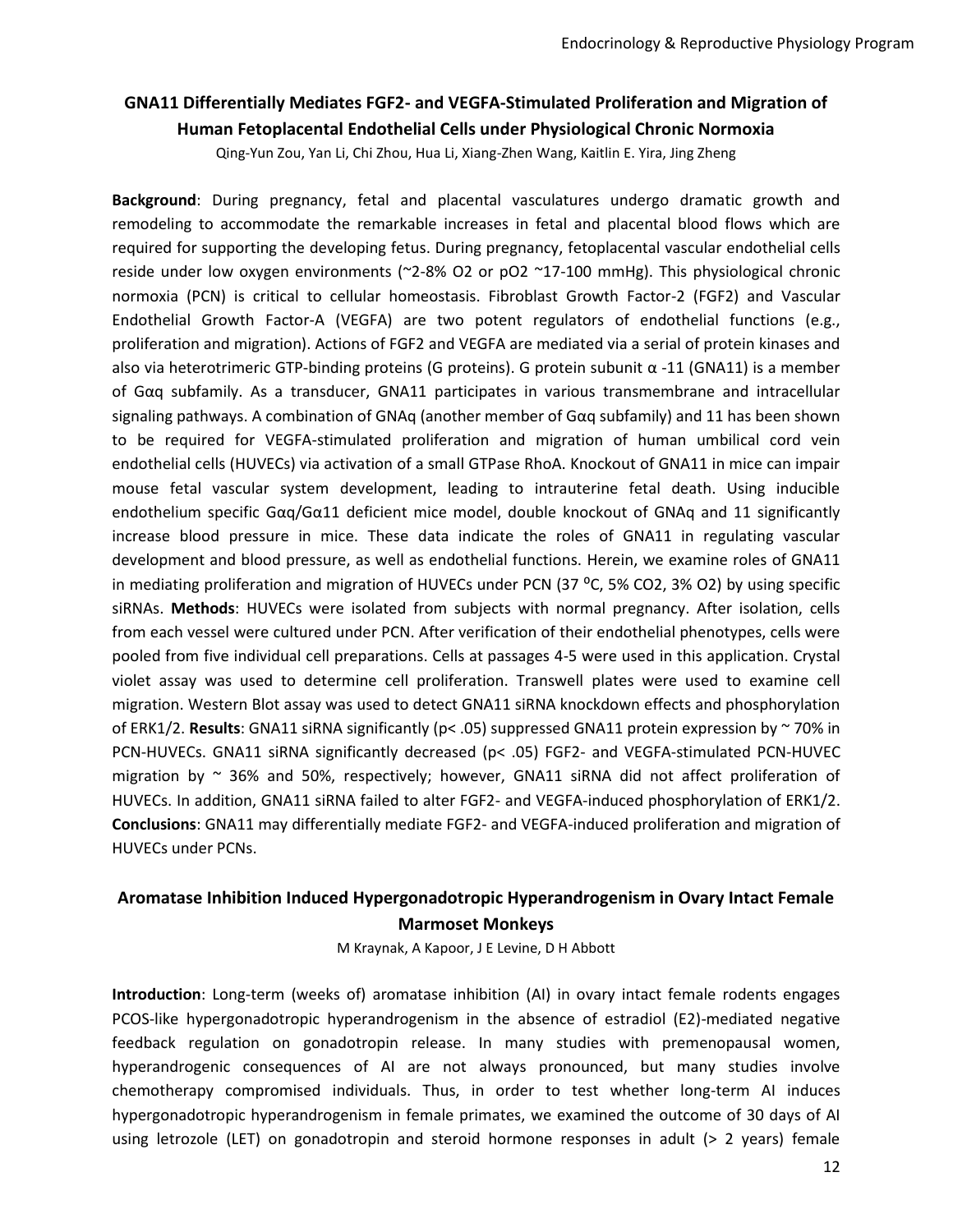marmoset monkeys (Callithrix jacchus). **Hypothesis**: In regularly cycling adult female marmosets, longterm aromatase inhibition via letrozole will induce a hyperandrogenic and hypergonadotropic phenotype, as seen in PCOS women and in rodent models for PCOS. **Methods**: Seven females with regular ovarian cycles were housed with a testis-intact male pairmate and randomly assigned to either LET or vehicle control (CON) treatment. Daily oral LET (1mg/kg, n=4) or vehicle (Ensure, n=3) treatment commenced 48 hours after PGF2α injection to place females in the early to mid-follicular phase of an ovarian cycle when treatment commenced. Plasma chorionic gonadotropin (CG; marmoset equivalent of LH) and steroid hormone levels were determined by validated RIA and LC-MS/MS respectively. **Results**: Over 30 days following treatment onset, LET treated females exhibited higher (p=0.035) CG levels than VEH (Day 30 CG levels; LET, 6.47±1.65; CON, 1.55±0.77 ng/ml). However, CG values in ovary intact females treated with letrozole were lower than OVX+LET (p<0.004). E2 levels were below detection (<16 pg/ml) in all LET, but not CON (250±145 pg/ml) females. Plasma levels of T and androstenedione (A4) were elevated (p=0.02) in LET compared to CON females, by 30 days after treatment onset for T, by 20 days in A4 after treatment onset (T: LET; 1.90±1.10; VEH; 0.5±0.2; A4: LET: 36±26. VEH: 8.08±1.70 ng/ml). There were also two different P4 phenotypes observed among LET females. Three out of 4 LET females exhibited luteal phase values of P4 (>10pg/ml) from 15-30 days following treatment onset, while the remaining LET female exhibited only follicular phase levels (≤10 pg/ml) by this time posttreatment. All 3 CON females exhibited typical post-ovulatory P4 levels from 15-30 days post treatment. **Conclusion**: These results suggest that, in a primate model, AI induces a hyperandrogenic and hypergonadotropic phenotype in normally cycling females. Interestingly, these results also suggest that the hypergonadotropic response to AI in ovary intact marmosets is equivalent of that of OVX females alone.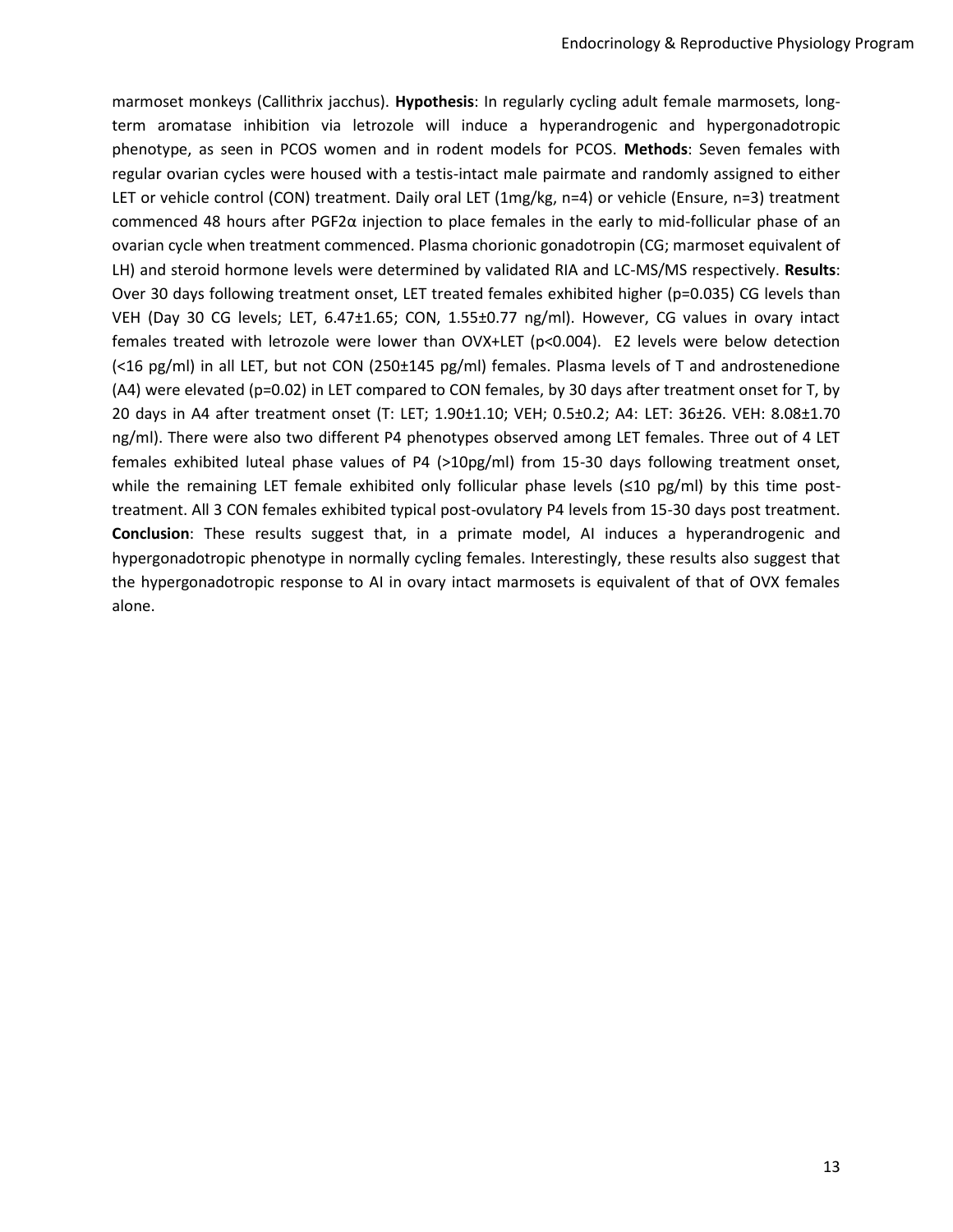### **Abstracts for Poster Presentations**

#### **1) The Vessel of Confluence (VOC): a Unique FGFR1- and T-dependent Blood Vessel that Unites the Major Arterial Networks in the Mammalian Conceptus**

A Rodriguez, D Jin, M Mikedis, L Wierenga, K Downs

**Background**: During gestation in placental mammals, the vascularized yolk sac and chorioallantoic placenta work to facilitate the exchange of nutrients, wastes and gases between the developing embryo and its environment. This process, which is vital for the growth and survival of the fetus, is primarily carried out via an arterial confluence that is established at the fetal-umbilical interface. Unfortunately, despite its importance, how this arterial confluence is established is largely obscure. Our laboratory has previously identified, through morphological analysis of the early mouse conceptus, a unique midline vessel, provisionally named the Vessel of Confluence (VOC) that appears to arise at the future site of confluence. **Hypothesis**: To identify the cellular and molecular mechanisms that govern VOC formation. **Methods**: A combination of classical embryology, genetics, molecular biology, pharmacological inhibition and three-dimensional modeling were utilized to investigate VOC formation. **Results**: The VOC forms gradually over time from cells that co-localize Flk1 (angioblast marker) and phospho-FGFR1 (phosphorylated "active form" of Fibroblast Growth Factor Receptor 1). Pharmacological inhibition of FGFR1 activity results in stage-specific loss of the VOC and its arterial confluence. Additionally, Brachyury (T) mutants display abnormal fetal-umbilical interface, which includes the loss of the VOC and its arterial confluence. Lastly, a similar unique vessel is found at an equivalent midline site within the fetal-umbilical interface of rabbit and pig conceptuses. **Conclusion**: These results reveal a requirement for FGFR1 activity and T gene function in VOC establishment and its arterial confluence. Additionally, our findings in the pig and rabbit suggest that the VOC is a conserved feature amongst Placentalia.

#### **2) Hepatic Stearoyl CoA Desaturase 1 Deficiency Promotes FGF21 Expression**

Ahmed Al-Johani, James Ntambi

**Introduction**: Obesity is a major health problem around the world. According to a recent report, more than one third of adults are overweight in the United States. One of the major factors that contribute to increased body weight is the genetic control of lipogenesis. SCD1 deficient mice are protected against high carbohydrate diet-induced adiposity and they exhibit low expression of SREBP1c and CHREBP. The mechanism of impaired lipogenesis in response to SCD1 deficiency is not fully understood; however, decreased adiposity under SCD1 deficiency was associated with major changes in lipid and glucose metabolism. AKT and mTORC1 were shown to regulate lipogenesis through regulating the expression of SREBP1c and SCD1. **Hypothesis**: Hepatic SCD1 deficiency decreases adiposity and induces glucose uptake in adipose tissue through increasing FGF21 expression. **Methods**: LKO mice were fed HCD or HFD for 10 days and tissues were collected for analysis. Also, to study the effect of hepatic SCD1 deficiency on the rate of glucose uptake in different mouse tissues, mice were fed HCD for 10 days and tissues were collected 90 minutes after oral dose of deoxy-glucose solution. **Results**: SCD1 deficient mice fed HCD showed significant induction in the phosphorylation of both Akt and mTOR when compared with LOX mice. Akt and mTOR activation was further confirmed by determining the phosphorylation status of the downstream targets such as GSK3, Rp6, and 4EBP1, which showed higher phosphorylation levels.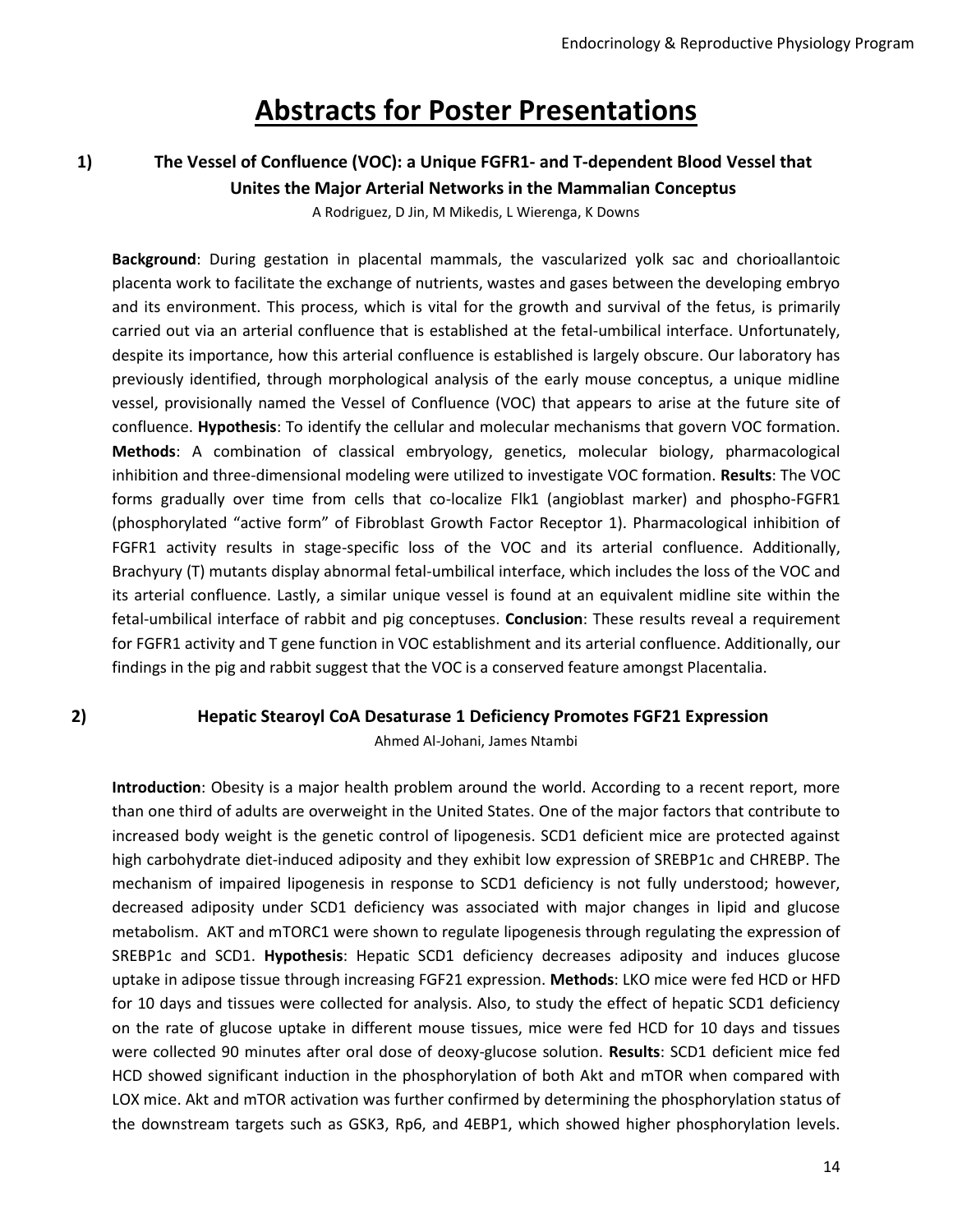Induction of de novo lipogenesis despite activated Akt and mTOR was not evident in HCD fed LKO mice. In contrast LKO mice fed HFD showed almost similar induction of Akt, mTOR and de novo lipogenesis when compared to LOX mice. The failure of the activated AKT and mTOR to induce lipogenesis upon HCD could be attributed to the induced mRNA expression and plasma levels of Fibroblast growth factor 21(FGF21) in LKO mice compared to LOX mice. In vivo deoxy-glucose experiment showed that LKO mice have higher glucose uptake in brown adipose tissue, white adipose tissue and liver suggesting that increased liver FGF21 secretion might increase glucose uptake in these tissues. **Conclusion**: These results suggest that a decrease in MUFAs/or an increase in SFAs, in response to SCD1 deficiency, activates mTORC1 and subsequently increases FGF21 expression. Increased FGF21 expression is expected to decrease hepatic lipogenesis, increase glucose uptake and increase energy expenditure in BAT that could explain decreased adiposity observed in SCD1 deficient mice.

#### **3) TNFα Decreases Monolayer Resistance but MMP Inhibitor GM6001 Improves the Monolayer Integrity in P-UAEC**

Amanda C Hankes, Mary A Grummer, and Ian M Bird

**Introduction**: A healthy pregnancy depends on a pregnancy-adapted increase in uterine artery endothelial vasodilation. This increase depends on Ca2+ signaling enhanced by increased gap junction (GJ) communication at cell-cell contact points. Without such adaptation, diseases such as Preeclampsia (PE) occur. Beyond hypertension, edema and proteinuria occur in PE due to an increase in endothelial cell permeability in the systemic and renal vasculature. The cytokine TNF $\alpha$  is elevated during PE. Long term, we have shown in cell culture TNFα increases cell permeability and facilitates shedding of the junctional protein VE-cadherin (VE-Cad) into the media after 18hrs. There are numerous matrix metalloproteases (MMP) that target different extracellular proteins, and others report an imbalance of circulating MMP in PE subjects. **Hypothesis**: Our objective is to establish any possible role for specific MMPs in TNFα-stimulated P-UAEC monolayer permeability, and if we can identify which MMPs are involved by using selective MMP inhibitors. **Methods**: An Affymetrix ST1.0 Ovine microarray was used to analyze MMP transcripts by monitoring RNA transcript changes in P-UAEC after exposure to TNFα. To measure monolayer permeability, uterine artery endothelial cells from pregnant sheep(P-UAEC) were grown to confluence on ECIS (Electric Cell-substrate Impedance Sensing) plates that measure monolayer integrity using an alternating current for cell resistance (higher resistance=better integrity). Cells were serum starved and pretreated for 30min with or without different MMP inhibitors followed by TNFα treatment. Immunocytochemistry (ICC) was run to obtain visual images of different junctional proteins in cells treated with TNFα. **Results**: The microarrays showed TNFα increased gene transcripts for MMP-1, 3, and 12 to 3.79, 2.74, and 7.12 fold compared to control (p<0.01). ECIS studies with GM6001, both 50 and 100uM significantly recovered monolayer resistance in response to TNFα (1,10ng/mL). ICC demonstrated that TNFα caused a decrease in membrane proteins VE-Cad and ZO-1 as well as GJ protein Cx43. **Conclusion**: After uncovering the changes in MMP with the microarray, we successfully verified the broad based MMP inhibitor GM6001 (inhibits MMP-1, 2, 3, 8, and 9) reversed TNFα-induced monolayer breakdown in P-UAEC. Although more specific MMP inhibitors are needed to determine the exact isoforms, our data suggests MMP inhibitors may be part of future treatments to prevent the proteinuria and edema symptoms of PE. Funded by NIHT32-HD041921.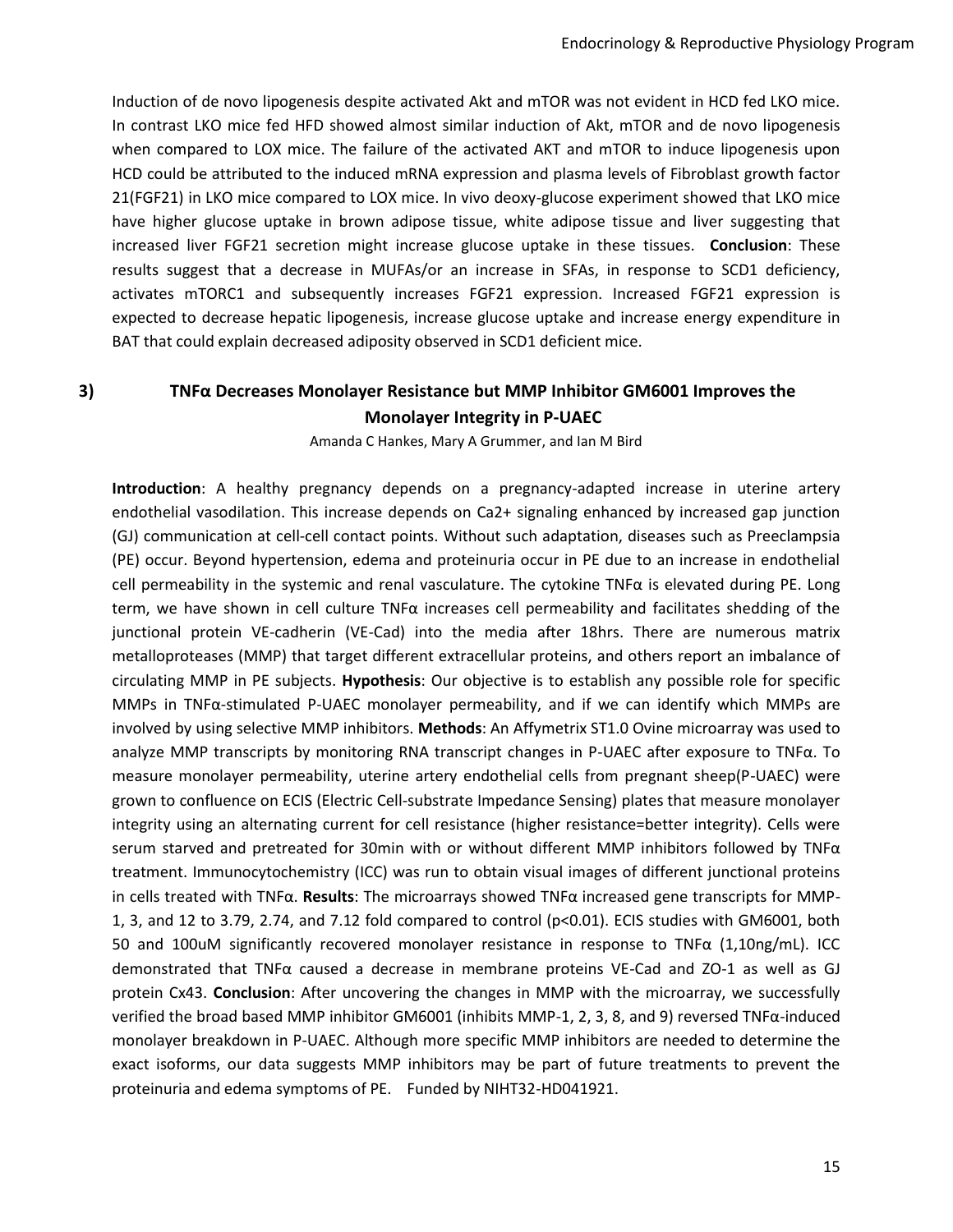#### **4) Evaluation of Irx3 and Irx5 Contributions to the Somatic Cell – Oocyte Interactions in the Developing Mouse Ovarian Follicle.**

Anqi Fu, Kathleen Krentz, Jessica Muszynski, Chi-chung Hui, Joan S. Jorgensen

**Introduction**: Communication between somatic cells and oocyte within a developing ovarian follicle is important for healthy maturation of the follicle and oocyte survival. Disrupted somatic cell – oocyte interactions cause oocyte death leading to impaired fertility. We previously showed that global knockout of both Irx3 and Irx5 in mice resulted in an ovary phenotype that contained misshaped follicles, disrupted connections between granulosa cells and oocytes and oocyte death. Our objectives for this current study were to characterize the temporal and spatial expression patterns of Irx3/5 in mouse ovary and understand their contributions to somatic cell- oocyte interactions during follicle formation. **Hypothesis**: We hypothesize that somatic cell-oocyte communications are mediated by Irx3 and Irx5 expressions specific to somatic cells and oocytes. **Methods**: Real-time qPCR, immunofluorescence (IF) and in situ hybridization (ISH) were used to characterize Irx3/5 transcript levels and expression locations. To evaluate the role of Irx3/5 in somatic cells in the developing ovary, we generated somatic cell specific double knockout mouse models using Sf1Cre: Sf1Cre; Irx3fIrx5G/Irx3ΔIrx5G (Irx3/5 sFΔ), and Sf1Cre; Irx3fIrx5G/Irx3fIrx5G (Irx3/5 sFF). In vitro fertilization (IVF) and breeding study were used to evaluate the fertility of Irx3/5 conditional KO mice. **Results**: RNA transcript analysis showed that both Irx3/5 increased during germline nest formation, reached their peak level around birth when primordial follicles formed, and then decreased as the follicles continued to mature. Additional IF and ISH analyses indicated that both Irx3/5 were expressed exclusively in ovarian somatic cells before birth, but then appeared in both somatic and germ cells right after birth, with Irx5 expression diminished in ovarian follicles by P7. Our histology results indicated that Sf1Cre+/-; Irx3fIrx5G/Irx3ΔIrx5G (Irx3/5 sFΔ) mutant ovaries were smaller in size with more dead oocytes and rare corpora lutea when compared with controls. Superovulation analysis showed that they released significantly fewer eggs (p<0.01) than the controls. Irx3/5 sFF mutant females were robust and fertile, but they had significantly smaller average litter size (p<0.01) and produced significantly fewer pups (p<0.01) than controls over the course of 6 months. **Conclusion**: Current results indicated that somatic cell specific expression of Irx3/5 during development was important for setting up the cell-cell communication network within follicles for proper development and survival of oocytes and follicles. In future experiments, we will evaluate the influence of germ cell specific expression of Irx3/5 using Ddx4 Cre. Together, our results will identify cell-specific contributions as somatic cell – oocyte communication networks are built in new primordial follicles.

#### **5) Analyzing the Effects of 2, 4 D on Oocyte Maturation of Native Wisconsin Fish Species** Ashley Baldo and Terence Barry

Work previously done on Xenopus laevis has suggested that the presence of 2, 4 dichlorophenoxyacetic acid (2, 4 D) has an effect on the maturation of oocytes. This study aims to identify the possible effects of 2,4 D on the oocyte maturation of native Wisconsin fish species; namely, fathead minnows (Pimephales promelas) and walleye (Sander vitreus). The first direction of the study is to characterize normal maturation patterns in the fish using time course evaluations of germinal vesicle break down (GVBD). GVBD is easily visualized using clearing solution (6:3:1 ethanol: formalin: acetic acid). Further we will be analyzing the effects of 17, 20  $\beta$  P and hCG on accelerating or interrupting GVBD during our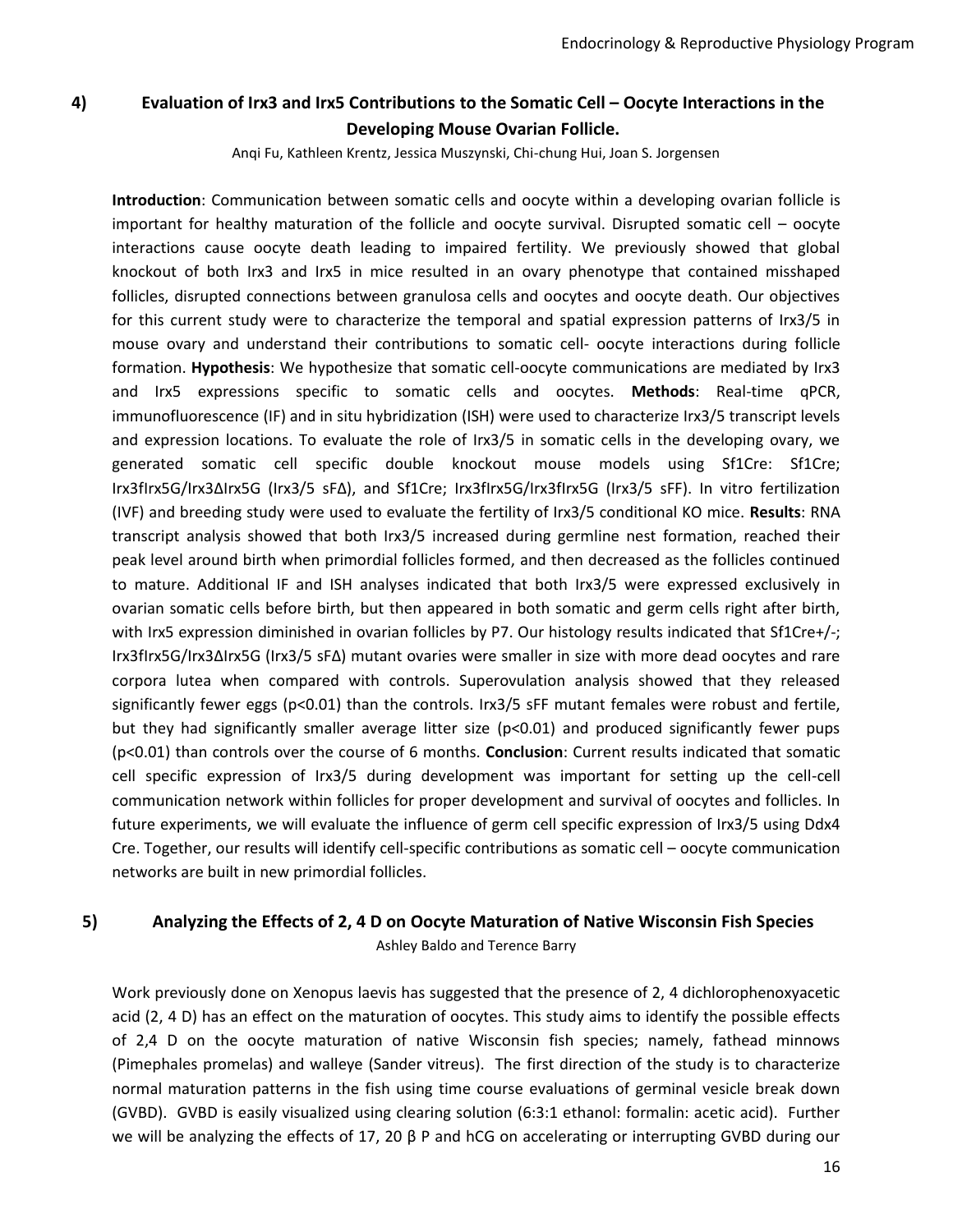time course evaluations. Once the normal conditions have been characterized fully, we will move on to analyzing the possible detrimental effects of 2, 4 D on the process of GVBD. The work on X. laevis further suggested that the 2, 4 D interrupted the final stages of maturation by disrupting maternal mRNAs such as c-Mos. Therefore, if 2, 4 D does have a significant detrimental effect on the maturation of oocytes in our study organisms we can begin looking for its possible molecular actions by looking at the effects of 2, 4 D on maternal mRNAs.

#### **6) Cyclic Nucleotide Regulation of Uterine Artery Endothelial Intercellular Calcium Signaling through Changes in Cx43 Gap Junctions in Pregnancy** Bryan C Ampey, Amanda C Hankes, Ian M Bird, Ronald R Magness

**Background**: In pregnancy the synchronization of uterine endothelial cell responses via gap junctions (GJ) promote increased vasodilation and uterine blood flow (UBF) that are essential for to the developing fetus. Aberrant UBF is found in pregnancy disorders such as preeclampsia with IUGR characterized by endothelial cell dysfunction. Endothelial-derived vasodilators, PGI<sub>2</sub> and NO, regulate vasodilation by respectively modulating cAMP- and cGMP-mediated mechanisms in uterine artery endothelium. Uterine artery endothelial cells from pregnant ewes (P-UAEC) produce markedly more  $PGI<sub>2</sub>$  and NO in response to ATP via Ca<sup>2+</sup>mediated mechanisms, which requires GJ protein Cx43 for normal pregnancy enhanced  $Ca<sup>2+</sup>$  responses to enhance NO production. cAMP signaling mechanisms acutely open GJ gating through the phosphorylation of GJ protein Cx43 serine (S)365, however, the role of cGMP in GJ function is unknown. **Hypothesis**: cAMP and cGMP will increase the phosphorylation states of Cx43 and also increase Ca<sup>2+</sup> response to ATP. Methods: P-UAEC were treated with either 8-Bromo-cAMP or -cGMP (1uM/1mM) for 5min, 15min, 30min, 60min and 12hrs and analyzed by western blotting for the phosphorylation at Cx43 S365 (pCx43 S365) and S368 sites, respectively. For the Ca<sup>2+</sup> studies, P-UAEC were loaded with Fura-2 (Ca<sup>2+</sup> dye), stimulated by ATP (100uM) and imaged for 30min. 8-Bromo-cAMP or -cGMP ( $1u$ M/ $1m$ M) was added for 30min and re-stimulated with ATP and Ca<sup>2+</sup> bursts were measured. In GJ function studies, P-UAECs were analyzed using the scrape-loading/dye transfer technique. **Results**: We observed that both cAMP and cGMP increased (P<0.05) pCx43 S365 (5.5-fold and 5-fold, respectively), but only cGMP substantially increased the pCx43 S368 (5-fold). A significant cAMP potentiation of the ATP-induced Ca2+ response was noted, however this was specific because  $cGMP$  pretreatment did not potentiate ATP-stimulated  $Ca<sup>2+</sup>$  burst responses. Using the scrapeloading/dye transfer technique cAMP stimulated a greater rise in gap junction intercellular communication (GJIC) than cGMP. **Conclusions**: This study demonstrates that cAMP- and cGMP- both enhance Cx43 phosphorylation which in part drive rises in  $Ca<sup>2+</sup>$  bursts for NO production and provides new insights into regulatory capacities of cyclic nucleotides on Cx43 in the uterine artery endothelium.

#### **7) Tcf19 Plays a Key Role in Cell Cycle Progression and Beta-cell Proliferation**

Danielle A. Fontaine, Dawn Belt Davis

**Introduction**: Diabetes is a disease of reduced pancreatic beta-cell mass. Transcription factor-19 (Tcf19) is a putative transcription factor with genetic associations to both type 1 and type 2 diabetes. Relatively uncharacterized, it was previously described as a growth-regulated gene expressed at the G1/S transition. Tcf19 is expressed in both human and rodent islets and is increased in correlation with adaptive β-cell proliferation in non-diabetic obesity. Tcf19 is necessary for beta-cell proliferation, as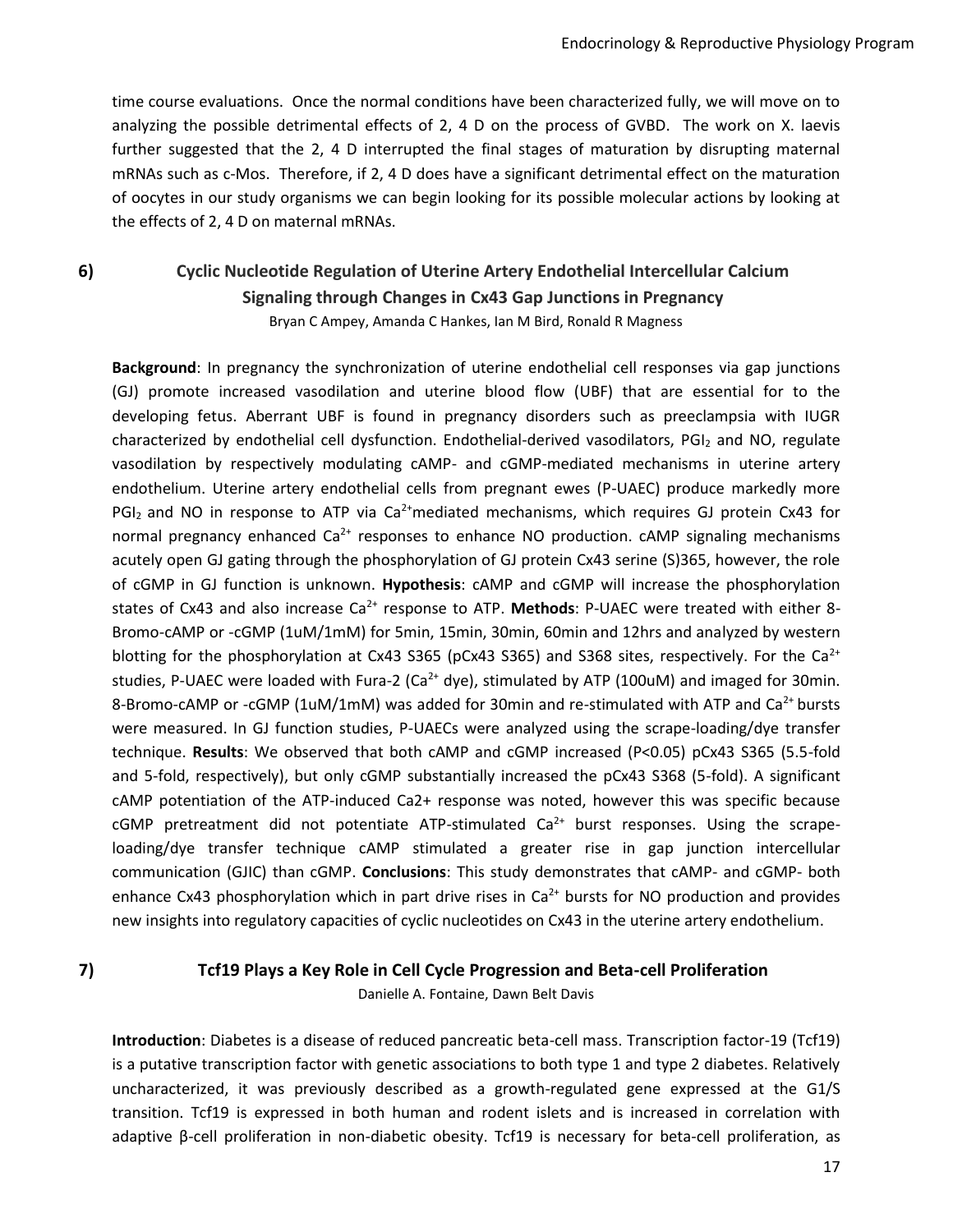knockdown in INS-1 beta-cells caused a 45% decrease in proliferation due in part to a G1/S arrest. Tcf19 knockdown suppressed cyclin gene expression important for G1/S-phase transition, as well as the proliferative gene Ki67. **Methods**: To test the **hypothesis** that Tcf19 is sufficient to drive beta-cell proliferation, human Tcf19 was overexpressed in INS-1 cells or intact islets through transfection. **Results**: In INS-1 cells, TCF19 overexpression resulted in a significant increase in expression of many cell cycle genes, including cyclins important for cell cycle progression such as ccnD1 and ccnE1. This translated to an increase in proliferation as measured by 3H-thymidine incorporation. In human islets, overexpressing human TCF19 similarly led to an increase in expression of many cell cycle genes, including XXX. We also saw no change in cell cycle inhibitor expression. In human islets with low baseline TCF19 expression, we saw a trend towards increased proliferation with human TCF19 overexpression as measured by 3H-thymidine assay. **Conclusion**: Therefore, TCF19 is sufficient to activate transcription of cell cycle regulatory genes critical throughout all phases of the cell cycle and stimulates modest proliferation. TCF19 is novel diabetes gene and a key transcriptional regulator of beta-cell proliferation. We conclude that TCF19 is involved in the adaptive expansion of beta cell mass to compensate for insulin resistance.

#### **8) Pubertal Modification of Neurokinin B Signaling in Female Rhesus Monkeys**

James P Garcia, Kim L Keen, Brian P Kenealy, Dustin J Richter and Ei Terasawa

**Introduction**: The gonadal steroid independent increase in GnRH release is essential for the onset of puberty. Previously, we reported that sensitivity of GnRH release to both kisspeptin and NKB signaling increases at puberty (Guerriero et al. 2012 PMID: 22166978; Garcia et al., 2015). **Hypothesis**: Although it has been reported that NKB signaling to GnRH release is mediated by kisspeptin neurons (Ramswarmy et al. 2011 PMID: 20573725), it is unclear 1) whether NKB signaling actually stimulates kisspeptin release and if so, 2) if there are any developmental changes in the kisspeptin response to NKB signaling. **Methods**: To answer these questions, in this study we measured kisspeptin release in the same microdialysate samples that we previously measured GnRH. **Results**: The results indicated that infusion of the NKB agonist, senktide (0.1 and 10  $\mu$ M), induced kisspeptin release in a dose responsive manner in both prepubertal and pubertal female monkeys and the kisspeptin response to senktide was much larger in pubertal than prepubertal monkeys. That is, 1) net induced kisspeptin release after senktide infusions in pubertal monkeys at the same doses was more than 2 fold greater than that in prepubertal monkeys and 2) while the peak amplitude of kisspeptin release was not different, the duration of the kisspeptin response to senktide at the same dose was longer in pubertal monkeys than in prepubertal monkeys. Furthermore, the comparison between GnRH and kisspeptin responses to senktide suggested that kisspeptin responses to senktide were larger and longer than GnRH responses to senktide in both prepubertal and pubertal monkeys. Importantly, the senktide induced GnRH release in pubertal monkeys was blocked in the presence of the kisspeptin antagonist, peptide 234, whereas this was not the case in prepubertal monkey. **Conclusion**: This suggests that in pubertal monkeys NKB signaling is mediated through kisspeptin, whereas in prepubertal monkeys NKB signaling can stimulate kisspeptin release, but NKB signaling to GnRH neurons are not through kisspeptin signaling. Together, it appears that there are significant maturational changes in signaling mechanisms to GnRH release. The question of whether the developmental difference in the NKB signaling observed in the present study is due to the pubertal increase in circulating estradiol levels remains to be investigated. **Reference:** Garcia JP, Keen KL, Kenealy BP, Richter DJ, Terasawa E (2015): Pubertal modification of the interaction between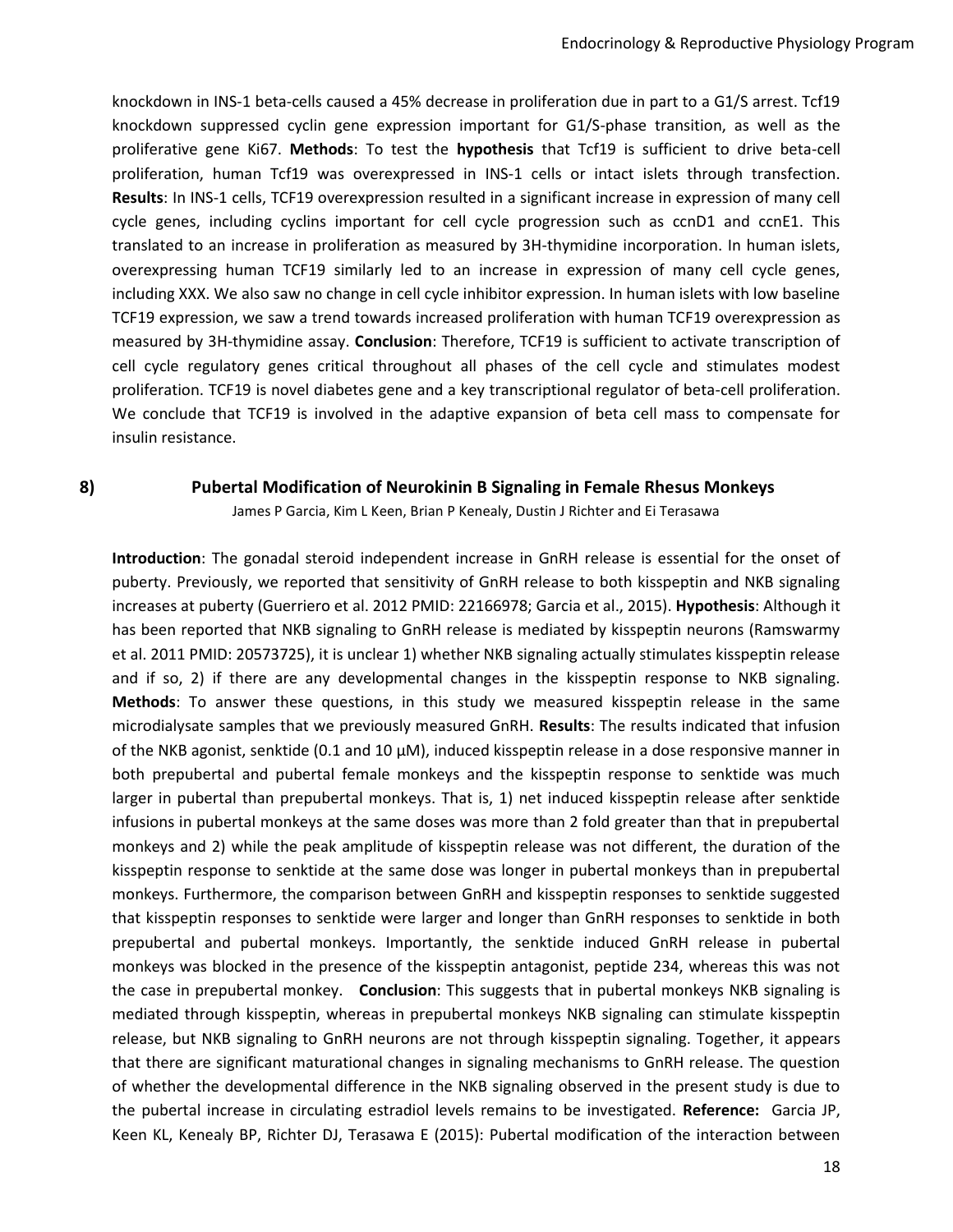kisspeptin and neurokinin B signaling in female rhesus monkeys. Poster Presentation at Annual Meeting of the Endocrine Society, March 5-8, 2015, San Diego, CA (Abstract No. FRI-427).

#### **9) Unbiased High-Dimensional Identification of Lymphocytes in Human Decidua**

Jessica Vazquez, MSc, Yan Li MD PhD, Aleksandar K. Stanic MD PhD

**Introduction**: Immune cells at the maternal-fetal interface play a complex role in regulation of vascular, fetal tolerance and protection from infection. Despite intense research interest, simultaneous population assessment of diverse immune cells has been limited by use of few concurrent markers and difficulty in assigning unambiguous cell density. **Hypothesis**: Development of a novel experimental workflow in reproductive biology will allow for unbiased identification of decidual immune subsets by dimensionality reduction of highly-polychormatic flow cytometry. **Methods**: Decidual specimens were dissected from term placentas and mononuclear cells (MCs) were isolated by mechanical (GentleMACS) and enzymatic (Collagenase, DNAse) disruption. MCs labeled by flurochorme-conjugate antibodies against CD3, 4, 8, 11c, 14, 16, 19, 25, 27, 34, 45, 45RA, 45RO, 56, 80, 94, 117, 123, 127, 161, 183, 184, 196, 197, 294, 336, 370. Data acquisition was performed using BD Fortessa flow cytometer in a 5 laser (355nm, 405nm, 488nm, 562nm,633nm), 18 parameter (2 scatter and 16 fluorescent narrowband detectors) configuration. Manual data analysis was performed using FlowJo. Dimensionality reduction by Barnes-Hut modification of t-distributed Stochastic Neighbor Embedding (t-SNE) and density-based clustering aided by support Vector Machine (DensVM) was performed using the Cytofkit package (Becher, B., et al., 2014). **Results**: Datasets obtained were first analyzed manually to reveal the presence of B cells, T lymphocyte subsets (CD4+CD25+, Tregulatory; for CD4 and CD8: 45RA+RO- naïve, 45RA-RO+ memory), dendritic cells (CD3-14-19-HLA-DR+, CD11c+), NK cell groups (CD56high16-, CD56int16+) and confirmed the presence of group 3 innate lymphoid cells (CD3-14-19-34-45+56+94-117+127+). Analysis with Cytofkit allowed unbiased mapping of these subsets onto 2-dimensional scaffolds, without the necessity for expert manual gating. **Conclusion**: The use of dimensionality reduction and population clustering of highly polychromatic flow cytometry data opens a novel framework for analysis of reproductive tissue immune cells. This will allow allocation of decidual immune cell phenotype in an unambiguous fashion, enhancing reproducibility and functional analysis across studies.

#### **10) A Potential Role for VEGF Signaling in the Development of Proteinuria in Preeclampsia**

Kenna R Organ, Cynthia E Bird, Jeff M. Denny, Annette Gendron-Fitzpatrick, Ian M. Bird, Dinesh M. Shah

Proteinuria is a hallmark symptom of preeclampsia (PE). We previously reported increased vascular endothelial growth factor (VEGF) immunostaining in the glomeruli of a mouse model of PE with renal endotheliosis and proteinuria, demonstrated by VE-cadherin fragments in the urine. This suggests VEGF may disrupt glomerular endothelial cell (GEnC) barrier function leading to proteinuria. We hypothesize 1) VEGF staining is elevated in glomerular endotheliosis in a mouse model of PE, 2) GEnCs have VEGF receptors and surface proteins common to endothelial adherens and tight junctions. 3) That GEnCs exposed to VEGF demonstrate degradation of barrier function. Histo/cytochemistry: Kidneys from pregnant [female] hAGT x [male] hREN transgenic crosses were fixed at D17, when proteinuria and glomerular endotheliosis are also observed, and stained for VEGF using a standard protocol GEnCs isolated from female C57BL/6 mice (Creative Bioarray) were incubated with antibodies to VEGFR1, VEGFR2, VE-cadherin, connexin-43, ZO-1, or alpha-catenin. Protein expression was analyzed by western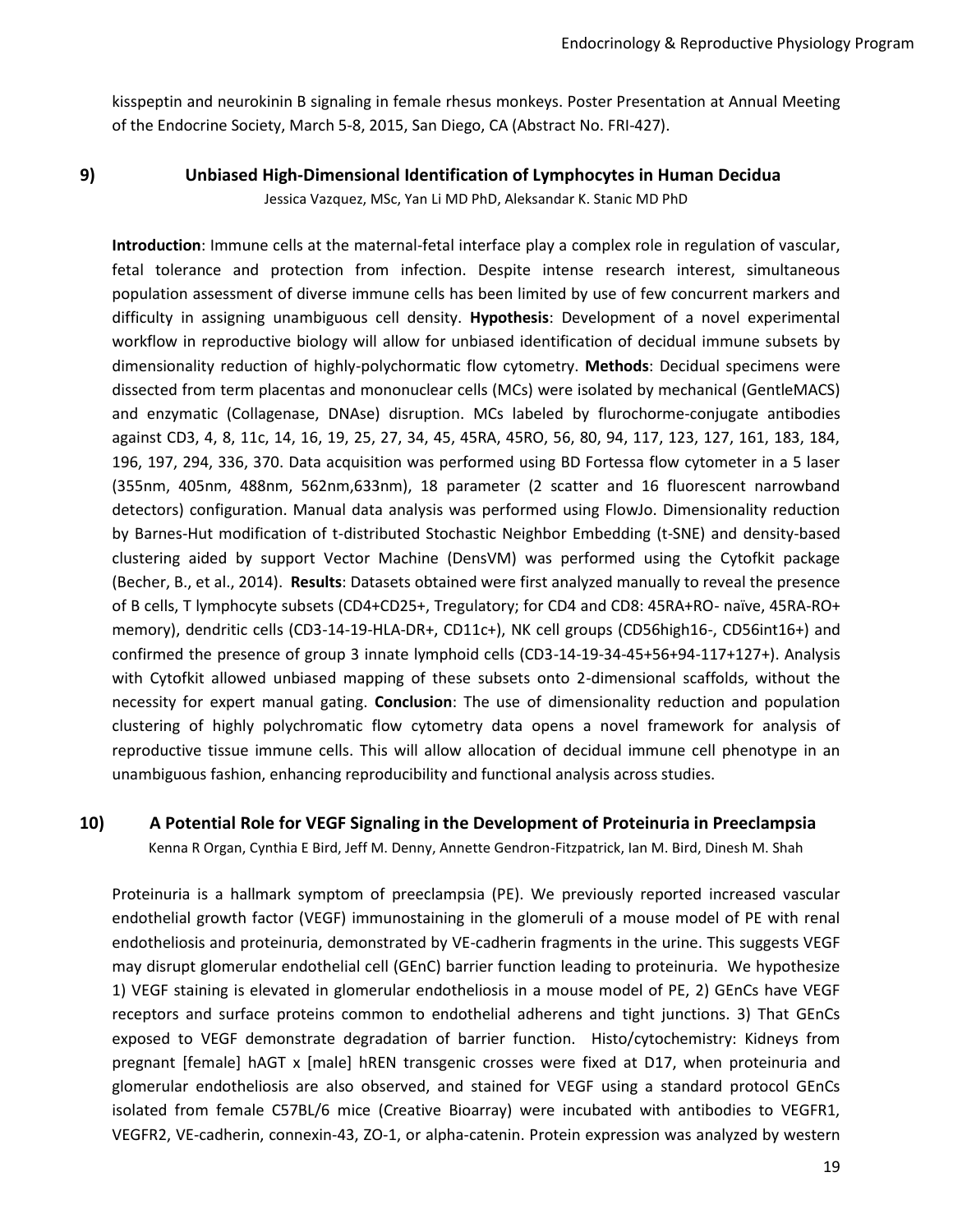blot. GEnC were also grown on 96 well electrode plates and treated with VEGF. Electric Cell-substrate Impedance Sensing (ECIS) system monitoring continued for 24 hours post treatment. Glomerular VEGF staining was elevated in the kidney of a mouse model of PE compared to controls at D17. In control GEnCs, immunocytochemistry and western blotting confirmed the presence of VEGFR1, VEGFR2, and junctional proteins known to be sensitive to VEGFR2 mediated degradation. Preliminary ECIS data shows that GEnC barrier resistance is decreased by 20% following VEGF treatment. An increase in VEGF staining in conjunction with glomerular endotheliosis and VE-cadherin fragments in the urine suggests VEGF signaling may play a role in the development of proteinuria in mouse model of PE. Preliminary findings suggest that VEGF receptors and junctional proteins mediate endothelial barrier function and VEGF may be involved in deterioration of cell barrier as demonstrated in ECIS system with VEGF treatment in GEnC. We will expand upon these observations by examining cytochemical changes that parallel this loss in barrier function following VEGF treatment and use these assays to identify drugs capable of rescuing GEnC monolayer integrity.

#### **11) Elevated Insulin During Pregnancy has no Negative Affect on Healthy Vascular Adaptation**

L Clemente, J Sullivan, and IM Bird

**Introduction:** We have previously published evidence of insulin responsiveness in pregnant uterine artery endothelial cells (P-UAEC), but the role of insulin in regulating cell function remained a mystery. Since then, we have established sustained phase Ca2+ bursting in response to PLC activators depends upon pregnancy enhanced gap junctions function, and that growth factors (e.g. VEGF) inhibit this Ca2+ burst function by phosphorylation and closure of Cx43. Here we now present new evidence that circulating levels of insulin observed in pregnancy neither inhibit nor protect healthy pregnant vascular adaptation. **Methods:** [Ca 2+]i Imaging: Pooled passage 4 P-UAEC were grown to 100% confluence on glass bottom dishes, pretreated with insulin, a PI3 kinase inhibitor (LY294002), or vehicle, and loaded with Fura-2 for Ca2+ imaging. The Ca2+ bursting response to ATP was recorded for 60-100 selected cells before and after VEGF treatment. Mean number of bursts were compared as % pretreatment value. Western Blot Analysis: P-UAEC, grown to 80-90% confluency, were pretreated with insulin, IGF-1, or vehicle and then treated with VEGF. Following termination of the reaction, cells were harvested in lysis buffer. Proteins in each sample were resolved by PAGE and transferred to PVDF membranes for P-Akt detection and quantification. **Results:** Pretreatment with LY294002 alone or in conjunction with insulin reduced Akt phosphorylation to below basal levels and eliminated ATP-induced sustained phase Ca2+ bursting to well below basal levels. Insulin induced the phosphorylation of Akt S473 in a time and dosedependent manner, while IGF-1 did not, suggesting PI3K/Akt pathway activation was by way of insulin receptor. However, pretreatment with insulin had no effect on the ability of VEGF to inhibit the ATPinduced Ca2+ bursting response. **Conclusion:** These results suggest even basal PI3K/Akt pathway signaling is essential for gap junction communication in P-UAEC, and is therefore a regulator of endothelial function in these cells. However, activation of the PI3K/Akt pathway at pregnancy levels of circulating insulin provided no protection against VEGF inhibition of ATP-induced Ca2+ bursting. We conclude that the elevation of insulin during normal pregnancy is unlikely to impair vascular function, but is also unlikely to protect against the inhibitory effect of pathologically elevated growth factors.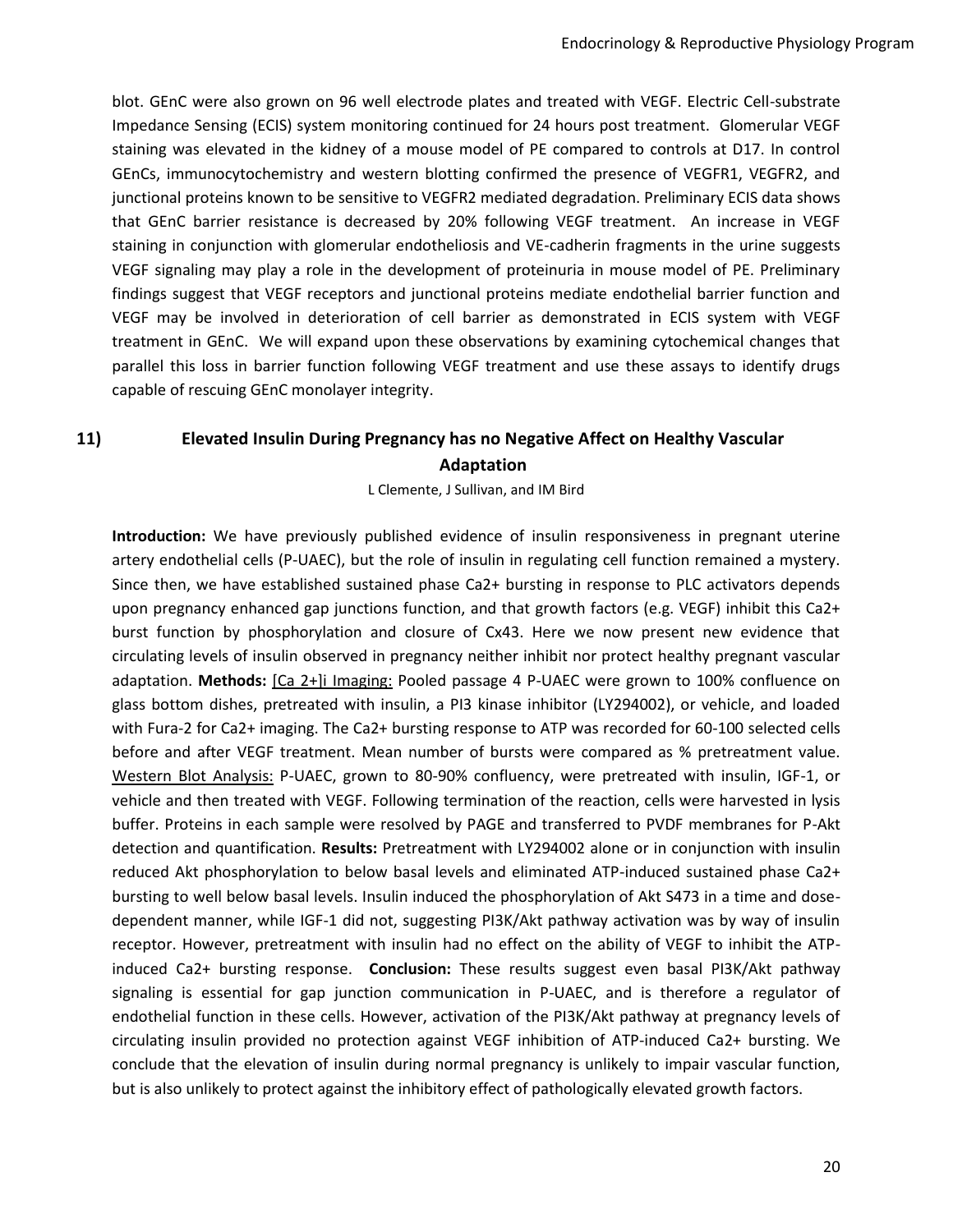#### **12) Improving Glycemic Control through Reduction of Specific Dietary Amino Acids**

Nicole E Cummings, Abigail B Radcliff, Sebastian I Arriola Apelo, Dawn S Sherman, Macy E Barnes, Jessica Wu, Elizabeth N Konon, Dudley W Lamming

**Introduction**: Diabetes affects over 29 million Americans, and an additional 86 million Americans over the age of 20 are estimated to have pre-diabetes, making this disease one of the most urgent health care problems facing the United States. As type 2 diabetes is closely associated with diet, altering diet is an obvious treatment target. Reduced-calorie diets are notoriously difficult to sustain, but altering the macronutrient composition of the diet is an intriguing alternative. Literature suggests a low protein, high carbohydrate diet can improve lifespan and metabolic health in rodents, yet the applicability of these studies to humans as well as the mechanisms driving this effect remain unclear. We demonstrate in a randomized controlled trial that placing humans on a moderately protein restricted (PR) diet improves multiple markers of metabolic health in humans, including fasting blood glucose and body mass index. We observe similar beneficial effects of moderate PR on the metabolic health of mice, with improved glucose tolerance starting as early as three weeks after initiation of the diet. We **hypothesized** that decreased levels of specific amino acids might mediate these effects. Insulin-resistant humans have increased serum levels of branched-chain amino acids (BCAAs) – leucine, isoleucine, and valine. **Methods:** To determine the contribution of reduced BCAAs to the beneficial effects of a PR diet, we placed mice on one of three isocaloric amino acid (AA) defined diets: Control (21% of calories from AAs), Low AA (7% of calories from AAs), and a Low BCAA diet in which only the BCAAs were reduced to the same as in the Low AA (7%) diet. We tracked weight and body composition, periodically testing glycemic control through the use of glucose, insulin, and pyruvate tolerance tests and measuring circulating hormones. We isolated islets, collected tissues and blood for subsequent analysis. **Results**: We find that a specific reduction in BCAAs is sufficient to improve glucose tolerance and body composition equivalently to a PR diet in mice. The improved metabolic health of mice fed a low BCAA diet is independent of increased FGF21, an insulin sensitizing hormone believed to be responsible for many positive metabolic effects of a PR diet. Mice pre-conditioned to obesity and insulin resistance with a high fat diet also improve their poor metabolic phenotype rapidly when switched to a BCAA restricted diet. **Conclusion**: Our results highlight the critical role of dietary quality, and suggest that a reduction of dietary BCAAs may offer a novel and translatable therapy to promote metabolic health.

#### **13) Use of Selective Serotonin Reuptake Inhibitors Promotes Bone Resorption During Lactation**

Samantha R. Weaver, Chad M. Vezina, Julia M. Charles, Laura L. Hernandez

**Introduction**: Selective serotonin reuptake inhibitors (SSRI) are the most commonly prescribed antidepressants during pregnancy and lactation. Chronic use of SSRI decreases bone mineral density and increases fracture risk across all ages and sexes. Lactation is also characterized by increased bone resorption to free calcium stores available to move into milk. Serotonin action on the mammary gland plays a prominent role in initiating hormonal cascades responsible for bone demineralization during lactation. High doses of folic acid may work to mediate these cascades. **Hypothesis**: We hypothesize that the use of SSRI during lactation may cause excessive bone resorption and predisposition to bone diseases later in life and that folic acid administration may dampen these effects. **Methods**: We treated C57B6/J dams with the SSRI fluoxetine hydrochloride (20 mg/kg) or saline daily beginning on d 13 of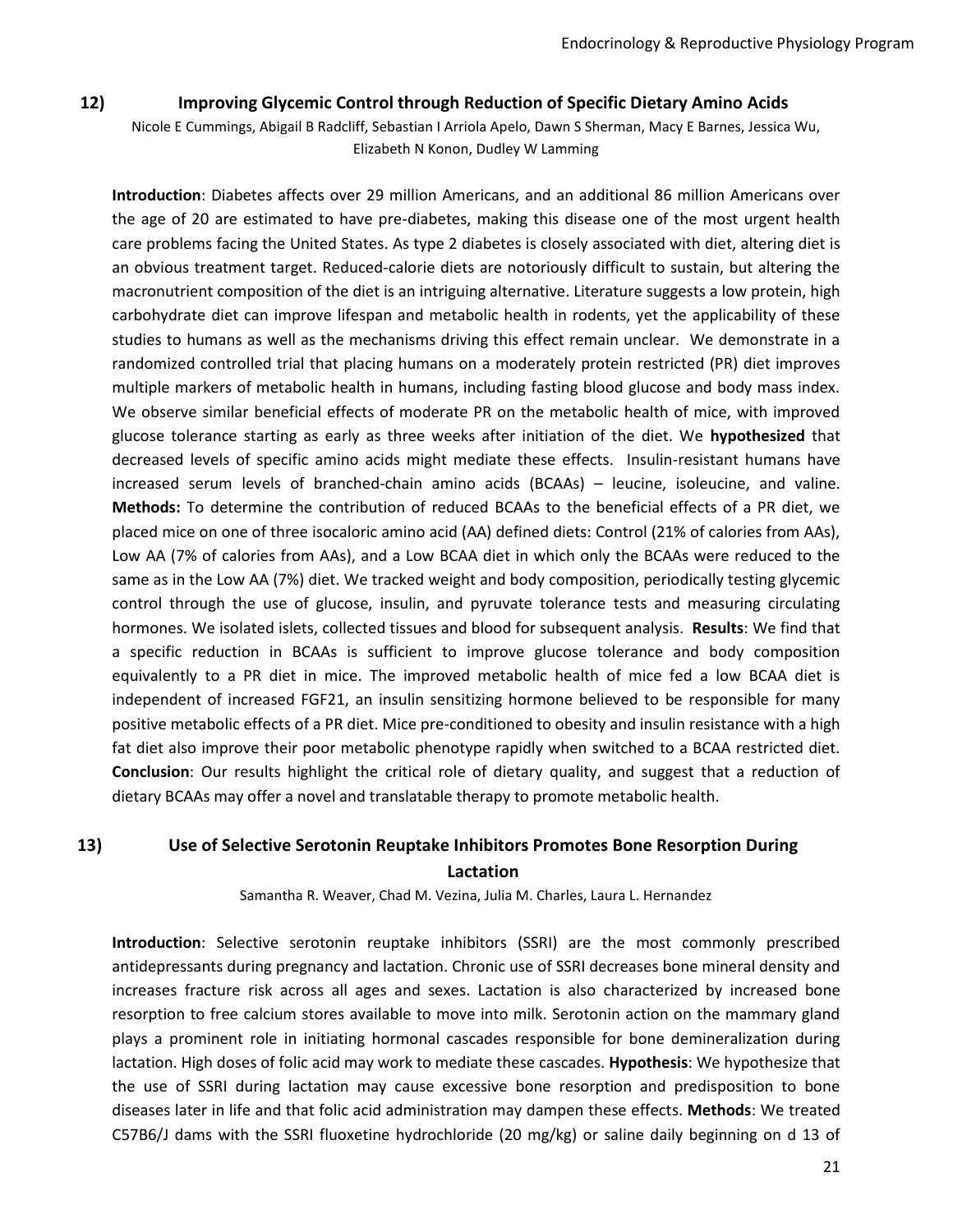pregnancy through d 10 of lactation. Two weeks before breeding, mice were also exposed to either a breeder diet, or a diet supplemented with 24 mg/kg of folic acid, resulting in: breeder diet/fluoxetine (BF; n=6), breeder diet/saline (BS; n=5), folic acid/fluoxetine (FF; n=6), and folic acid/saline (FS; n=6). Milk yield was recorded daily using the weigh-suckle-weigh method. Blood samples were taken before beginning injections, and on d1 and d10 of lactation. On d10 of lactation, mice were sacrificed and mammary glands and femurs were collected and evaluated for gene expression. **Results**: On d1 and d10 of lactation, BS mice had higher serum serotonin levels than BF mice and FS mice had elevated serotonin compared to FF mice (P<0.05). BF mice produced significantly more milk than all other groups throughout the entire lactation (P<0.0001). BF and FF mice had higher levels of circulating calcium than all other groups on d 1 of lactation (P<0.05), and this trend evened out on d 10 of lactation. Finally, mRNA expression of serotonin transporter SERT in mammary gland and bone-building osteocalcin in femur was higher in BS and FS groups compared to BF and FF groups, respectively (P<0.05). Additionally, FF mice had higher mRNA expression of bone building osteoprotegerin than BF mice (P<0.05). **Conclusion**: Taken together, these data suggest that SSRI use during pregnancy and lactation induces changes in the serotonergic-calcium axis. Specifically, fluoxetine increases mammary gland serotonin reuptake, stimulating signaling cascades responsible for bone resorption. Excessive bone demineralization during lactation with use of SSRI may predispose women to bone loss and folic acid should be further investigated to mediate these effects.

#### **14) Magnetic Resonance Imaging of Utero-Placental Vascular Flow and Tissue Perfusion in Pregnant Rhesus Macaques**

Jacob MacDonald, Sydney Nguyen, Kevin Johnson, Thaddeus Golos, Oliver Wieben

**Introduction**: Magnetic Resonance Imaging (MRI) is a powerful tool that can be used to view the anatomy and function of organs in the body non-invasively. MRI in pregnancy could help identify problems early so that the women can be appropriately monitored and treated before there is substantial harm to the fetus. Irregular or compromised utero-placental blood flow is associated with pregnancies that result in preeclampsia, miscarriage, preterm birth, and stillbirth. The ability to image this blood flow could be a predictive tool in adverse outcomes, and help develop ways to increase the pregnancy success rate of women plagued with these problems. Two MRI modalities that could assist in this imaging are PCVIPR for 4D vascular flow determination and PASL for tissue perfusion. **Hypothesis**: 4D flow and perfusion modalities for MRI could be utilized to image utero-placental blood flow, and create a map of abnormalities associated with common pregnancy problems. **Methods**: Pregnant rhesus macaques in their early second trimester or early third trimester of unproblematic pregnancy were sedated and imaged in a 3T magnet MRI machine. 4D flow and perfusion modalities were adapted for the appropriate imaging of the maternal-fetal interface. Image stacks were reconstructed postimaging session to create perfusion and flow maps. Anatomical scans were used to provide context for these maps. **Results**: Perfusion maps were successfully developed for early second and early third trimester pregnancies. A 3D digital model of the blood vessels of the utero-placental blood vessels was constructed for an early third trimester pregnancy. Digital images that illustrate the velocity of flow within these vessels in second and third trimester mothers were also created. Flow within the umbilical cord and uterine arteries was quantified. The imaging of the umbilical cord only showed one vein and one artery, rather than the one vein and two arteries that were expected. Gross anatomical assessment of the umbilical cord tissue collected from the pregnancy showed the presence of all three vessels, and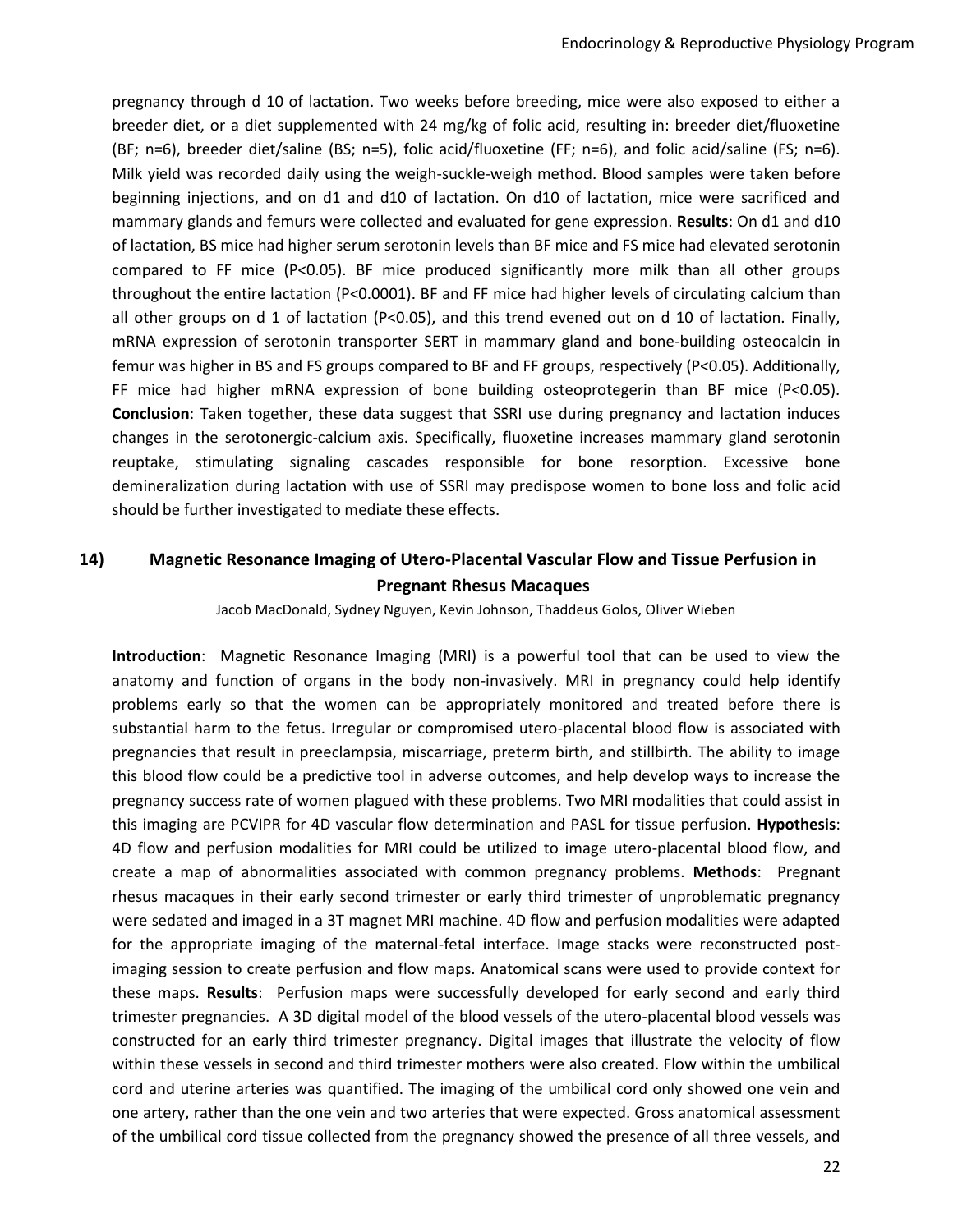histopathological assessment is pending. **Conclusions**: While the imaging modalities were both largely successful, the inability to image all three umbilical vessels might suggest that further changes may need to be made to the 4D modality. As it is not clear why only two umbilical cord vessels were imaged, imaging in additional pregnancies will make evident the capabilities of the 4D flow modality, as well as refine the stages of gestation for optimal imaging.

#### **15) Plumbagin Induces Apoptosis of Canine Osteosarcoma and Melanoma Cells by Inducing Oxidative Stress**

Yousef Alharbi, Arvinder Kapur, Mildred Felder, and Manish S Patankar

**Background**: Plumbagin, a natural compound found in the roots of plumbago plants, exhibits potent anti-cancer activity. Here, we investigate if plumbagin can also be used to treat canine sarcomas and melanomas. The goal of these studies is two-fold: (a) develop a novel paradigm for the treatment of canine cancer and (b) use the data from the dog model to support the use of plumbagin and its analogs for the treatment of human cancers. In this study, we have tested the activity of plumbagin against a panel of canine cancer cell lines and demonstrate the mechanism of action of this natural product. **Methods**: Canine cancer cell lines were treated with different concentration of plumbagin and MTT assays were conducted to monitor cell proliferation. Cleaved caspase, Nrf-2,Catalase, SOD1, Bcl2 and Bax were detected by Western blotting. **Results**: To investigate the anti-cancer effect of plumbagin, we analyzed cell viability of the canine cancer cell lines, Denny, Payton, 17CM, Eva, and CDAC. Plumbagin effectively inhibits the proliferation of canine cancer cells with IC50 of 5 mM. We next demonstrated that plumbagin induced apoptosis as determined by increase cleaved caspase 3 and Bax and a decrease in the expression of the anti-apoptotic protein Bcl-2. Plumbagin activity was inhibited by the anti-oxidant N-acetylcysteine indicating that similar to human cancer, this drug was also triggering oxidative stress in canine cancer cells. Increased ROS in plumbagin-treated cells resulted in increase in the level of the master oxidative stress regulating transcription factor, Nrf-2 and the Nrf-2 regulated genes, catalase and SOD-1. Increase in the expression of anti-oxidative enzymes is likely a resistance mechanism to reduce the oxidative stress and attenuate the activity of plumbagin. Brusatol, an Nrf-2 inhibitor significantly inhibited the expression of Nrf-2. Combination of plumbagin with brusatol resulted in a synergistic increase in the intracellular levels of ROS and inhibition of cancer cell proliferation. **Conclusion**: Our studies indicate that similar to human cancer cells, plumbagin is also a potent inhibitor of the proliferation of canine cancer cells. Plumbagin induces a high level of oxidative stress. The oxygen radicals likely cause double stranded DNA breaks and trigger cell death via apoptosis. These experiments suggest that plumbagin should be considered as an effective anti-cancer agent for the treatment of canine cancer. The data also further supports our efforts to use plumbagin as a cytotoxic chemotherapeutic agent for the treatment of human ovarian cancer.

#### **16) Antibody Conjugated-Cardiac Glycosides as Potent and Highly Selective Agents for Treatment of Ovarian Cancer**

Yousef Alharbi, Arvinder Kapur, Mildred Felder, Bikash Pattnaik, James Prudent, and Manish S Patankar

**Background**: Cardiac glycosides (CG), potent inhibitors of Na+/K+-ATPases, are potent anti-cancer agents that inhibit Na+/K+-ATPase, causing dramatic changes in membrane potential and thereby cause apoptotic cell death. The benefit of CGs as anti-cancer agents is restricted because of their toxicity to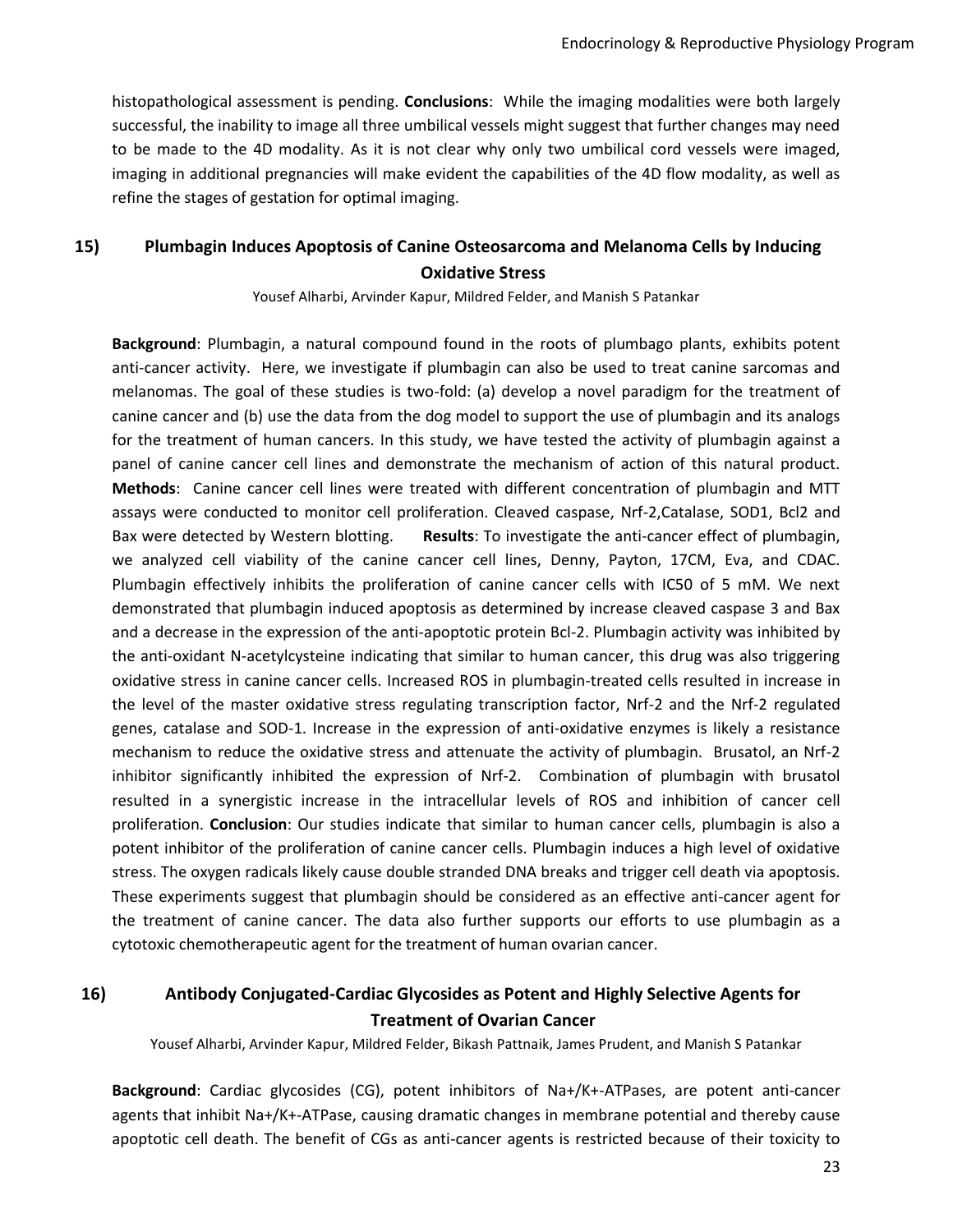normal cells. CGs conjugated to anti-Dysadherin antibodies have been developed to reduce the toxicity of the drugs. The antibody-cardiac glycoside complexes are termed as Extracellular Drug Conjugates (EDC). Because dysadherin is overexpressed on tumors, the EDCs bind with higher density, allowing the antibody-conjugated CGs to selectively kill the cancer cells. The current study investigates the use of EDCs to treat ovarian cancer. **Hypothesis**: Monoclonal antibodies targeting cell surface proteins, that preferentially complex with Na/KATPase, when conjugated with novel cardiac glycoside CEN-109, can be used as effective therapeutic agent for the treatment of ovarian cancer. **Methods**: Cell viability and proliferation of ovarian cancer cell lines (OVCAR-3, OVCAR-5, SKOV-3) treated with Oubian, CEN09-106, and EDC1 (CEN09-106 conjugated to anti-dysadherin antibody) was monitored by MTT assay. Western blotting was conducted to monitor apoptosis and autophagy after treatment with CEN09-106 and EDC1. **Results**: Significant decrease in cell proliferation in all cell lines was observed after treatment with CEN09-106 (IC50 10nM) and EDCs (IC50 2.5nM). OVCAR-3, OVCAR-5 and SKOV-3 have high expression of dysadherin. EDCs induced cell death via apoptosis as indicated by increased expression of Annexin V and cleaved caspase-3. Western blotting shows an increase in autophagy marker LC3BII in EDC or CEN-09 treated cells. Apoptosis caused by EDCs was temporally regulated and occurred within the first 24 hours after treatment. Prolonged culturing of the cells with EDC and CEN09-106 caused an increase in autophagy of the cells. **Conclusion**: EDCs are a potent inhibitor of ovarian cancer cell proliferation with IC50 of 2.5nM. it is Independent of inhibition of Na+/K+-ATPase ion transport. This data suggests that cell death caused by EDCs may be through mechanism that is distinct from that observed in CEN-09 or other CGs. It is likely that EDCs induce specific cell signaling events that lead to cell death. Discovering the mechanism of cell death will be important before EDCs can be used for clinical management of ovarian cancer.

#### **17) Estrogen Activity Regulates Stat5 Isoforms in Prolactin-Induced ER-alpha+ Breast Cancer, Leading to Changes in Cellular Behavior**

Fatou Jallow and Linda A Schuler

**Introduction**: Both prolactin (PRL) and estrogen contribute to the maturation of the mammary gland, and are implicated in the progression of breast cancer. Estrogen can upregulate the expression of PRL receptors, while PRL can activate ER-alpha in the absence of estrogenic ligand. Canonical PRL signaling leads to the activation of Stat5a/b, two highly homologous proteins that have been shown to individually regulate different genes. Stat5a is the major isoform in normal mammary gland, while Stat5b has been implicated in breast cancer progression. We have reported that inhibition of estrogen receptor (ER) signaling with ICI 182,780 (ICI) significantly increased Stat5b and reduced Stat5a mRNA and nuclear protein in mammary tumors of NRL-PRL/TGF-alpha female mice. **Hypothesis**: 17betaestradiol (E2) alters Stat5 isoform expression in mammary epithelia, which modifies cellular behavior. **Methods**: We are testing this hypothesis in the normal mouse mammary epithelial cell line (HC11) and two mouse mammary tumor cell lines (TC2 and TC11), generated from an adenocarcinoma that developed in a NRL-PRL transgenic model. **Results**: Treatment with E2 significantly increased Stat5a mRNA and protein levels, while ICI treatment significantly increased Stat5b mRNA and protein levels in all cell lines. Analysis of transcripts by qRT-PCR showed that E2 increased transcripts associated with a more differentiated phenotype, while ICI treatment increased transcripts associated with a less differentiated phenotype. Proliferation and invasion assays showed surprising results. TC2 (Gper-hi/ ERalpha+) cells displayed significant increases in proliferation and invasion with E2 or ICI treatment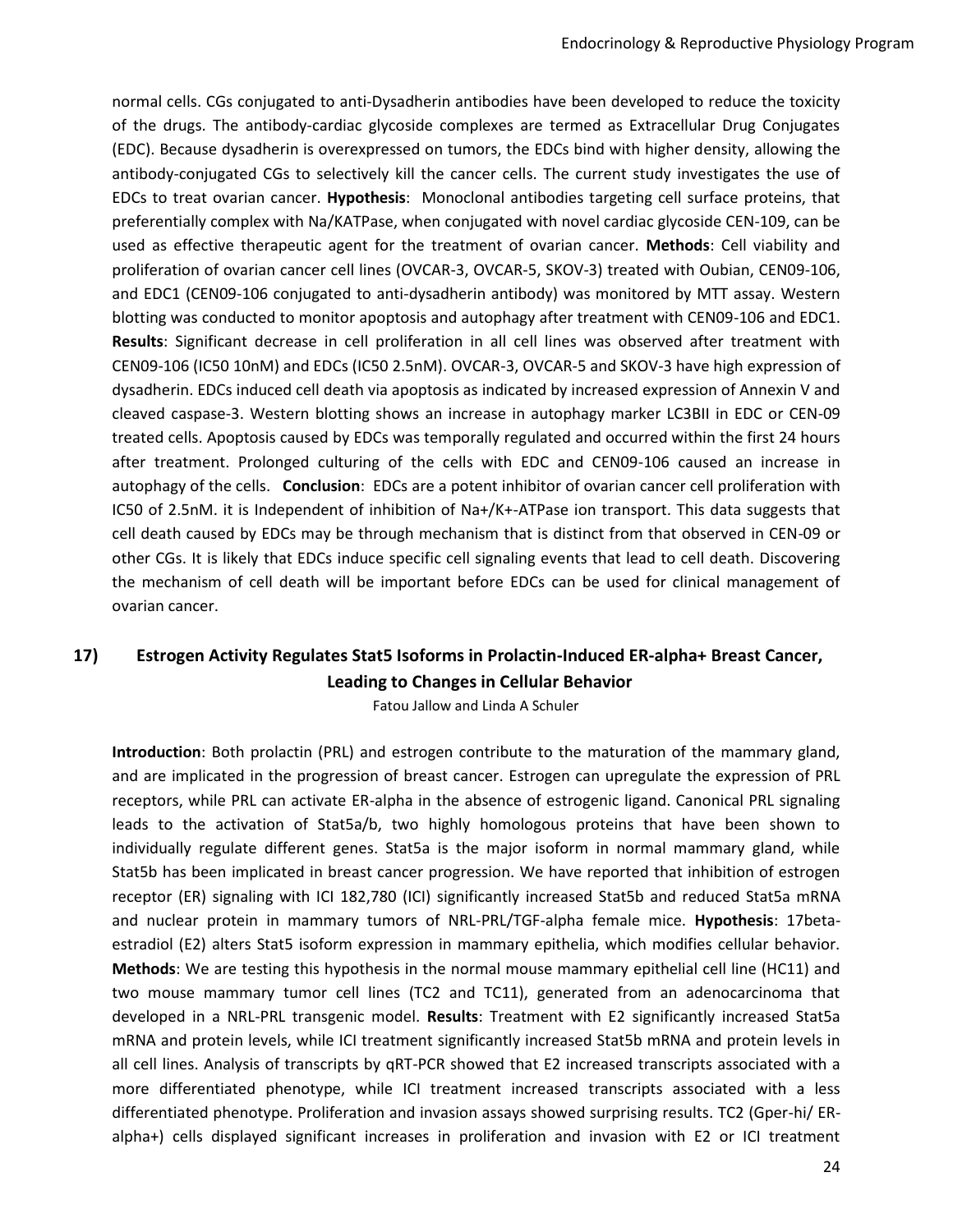compared to vehicle. Co-treatment with ICI plus the Gper antagonist, G-36, significantly decreased proliferation. In contrast, treatment of TC11 (Gper-lo/ ER-alpha+) cells with E2 significantly increased proliferation and invasion, while ICI alone had no effect. **Conclusion**: Our results confirmed that E2 increases Stat5a, associated with transcripts indicating differentiation, while ICI increases Stat5b, by direct effects on both normal and tumor mammary epithelia. Furthermore, these data suggest that Gper activated by antiestrogens, such as ICI, can lead to more aggressive cellular behavior. Considering that many breast cancer patients are treated with antiestrogens, it is important to assess Gper status in these patients. Ongoing studies will reveal how Stat5a/b expression is regulated in mammary epithelia, and how their differential expression contributes to PRL crosstalk with estrogen via ER-alpha and Gper. Investigation of these interactions will elucidate the roles of these hormones in normal mammary physiology and breast cancer.

#### **18) Wnt Responsive Elements Regulate Irx3 and Irx5 Transcription in the Developing Ovary** Megan Hornung, Makoto Mark Taketo, Joan S Jorgensen

**Introduction**: Canonical Wnt/β-catenin signaling is one pathway that is important for proper ovarian development. Irx3 has been used as a marker for active Wnt/β-catenin signaling in several tissues, including the developing ovary; however, the mechanism by which Wnt regulates this factor is unclear. The TCF/LEF family of transcription factors creates a complex with β-catenin to regulate many genes. This protein complex binds to Wnt responsive elements (WREs) to cause significant DNA looping that may alter local chromatin structure and interactions. We previously reported that in vitro and in vivo somatic cell-specific β-catenin loss of function experiments significantly decreased Irx3 and Irx5 expression in the ovary. In addition, we described that in vitro stabilization of β-catenin in the somatic cells of the developing testis stimulates high levels of Irx3 and Irx5 transcription. **Hypothesis**: We hypothesized that WREs exist on the Irx3/5 locus to mediate direct β-catenin regulation in the developing ovary. **Methods and Results**: Results from our in vivo study confirmed that Irx3 and Irx5 transcripts were increased in testes with stabilized β-catenin in somatic cells (SF1-Cre+/-; CtnnbΔex3/+) compared to control (No Cre; CtnnbΔex3/+). Rps29, a ribosomal protein used as a negative control, was unaffected in the mutant testes. Positive controls Axin2 (11x, p<0.005) and Fst (7x, p<0.01) were significantly increased along with Irx3 and Irx5 at 16x (p<0.001) and 19x (p<0.01), respectively. Therefore, our results from complementary in vitro and in vivo experiments suggest canonical Wnt/βcatenin signaling contributes to Irx3 and Irx5 regulation. Putative TCF/LEF binding sites were found using in silico ENCODE data from the UCSC Genome Browser. Many of these sites co-localized with H3K27Ac binding sites, which corresponds to active enhancer elements. All potential binding sites are >90% conserved between human and mouse. Chromatin immunoprecipitation and transient transfection experiments are ongoing to evaluate these binding sites using E13.5-14.5 ovaries from CD1 mouse embryos. **Conclusions**: Taken together, these data suggest that Irx3/5 respond to canonical Wnt/βcatenin signaling in ovarian somatic cells to promote ovarian development. Confirmation of these putative binding sites will help us to understand the regulation and function of these genes, and how disruption of Wnt signaling in the developing ovary could alter Irx3 and Irx5 expression. Delineating this pathway will provide a better foundation for the understanding of proper ovarian and follicle formation, and possibly give us insight into treatments for diseases such as premature ovarian insufficiency. Supported by NIH-R01HD075079 (JSJ).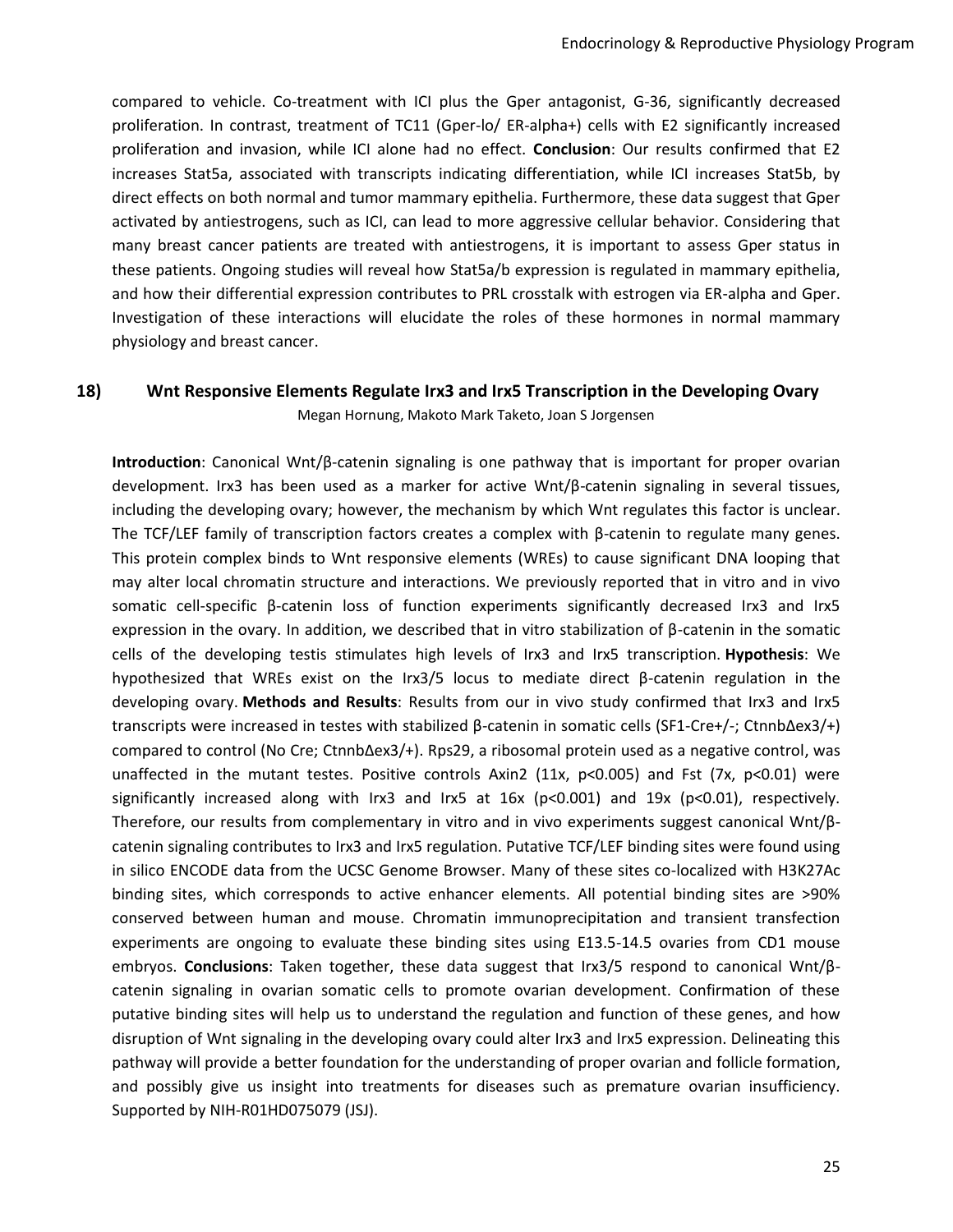#### **19) Identification of a Novel Association between miR-29a/c and Preeclampsia in Human Fetal Endothelial Cells**

Chi Zhou, Rui-fang Wang, Qing-yun Zou, Ronald R. Magness, and Jing Zheng

**Introduction**: Preeclampsia (PE) is a leading cause of fetal/maternal morbidity and mortality during pregnancy. Although the true etiology of PE is unknown, it is considered to be a maternal endothelial disorder. Fetuses survived from PE have increased risks of cardiovascular disorders in adulthood, implicating that PE programs fetal vasculature in utero. MicroRNA (miRNA) is a class of small non-coding RNAs, which post-transcriptionally regulate many cellar functions including those seen in endothelium. **Hypothesis**: We hypothesize that PE alters expression profiles of endothelial function-associated miRNAs in fetal endothelial cells. **Methods**: Human umbilical cord vein endothelial cells (HUVECs) were isolated immediately after C-section delivery from normal term (NT) & PE pregnancies (37-39 wks). After 16 hrs of culture, HUVECs (Passage 0; P0) were purified using CD31 Dynabeads. Total RNAs (including miRNA) of these P0 HUVECs (NT, n=4; PE, n=4) were isolated and analyzed by using a miRNome miRNA PCR Array containing 1008 human miRNAs. The differentially expressed (DE) miRNAs were identified, and confirmed using RT-qPCR in a separate set of samples (NT, n=6; PE, n=6). To further determine the effect of these miRNAs on endothelial migration, miRNA of interest were knocked out in pre-established HUVECs cultures following by scratch healing assay. **Results**: Of the 1008 human miRNA examined, 17 were down-regulated & 3 were up-regulated in P0-HUVECs from PE vs. NT. All three members of miR-29 family (29a/b/c) were expressed in HUVECs; however, only miR-29a/c were significantly down-regulated in P0-HUVECs from PE vs. NT. The scratch healing assay revealed that miR-29a/c knockout inhibited migration of HUVECs by 8% after 20 hrs of complete growth medium treatment. Under serum free condition, miR-29a/c knockout appeared to inhibit VEGF-& FGF2-stimulated migration of HUVECs by 7% & 26%, respectively. **Conclusions**: These data are the first reported link between miR-29a/c and PE identified in P0-HUVECs. These data indicate that PE alters expression of endothelial function-associated miRNAs in human fetal endothelial cells. Moreover, miR-29a/c may be important in regulating VEGF- & FGF2-stimulated fetal endothelial angiogenic activity. These PE-associated miRNA may also be used as biomarkers for PE-induced fetal endothelial dysfunctions and future risk of cardiovascular disorders. NIH HD38843 & HL117341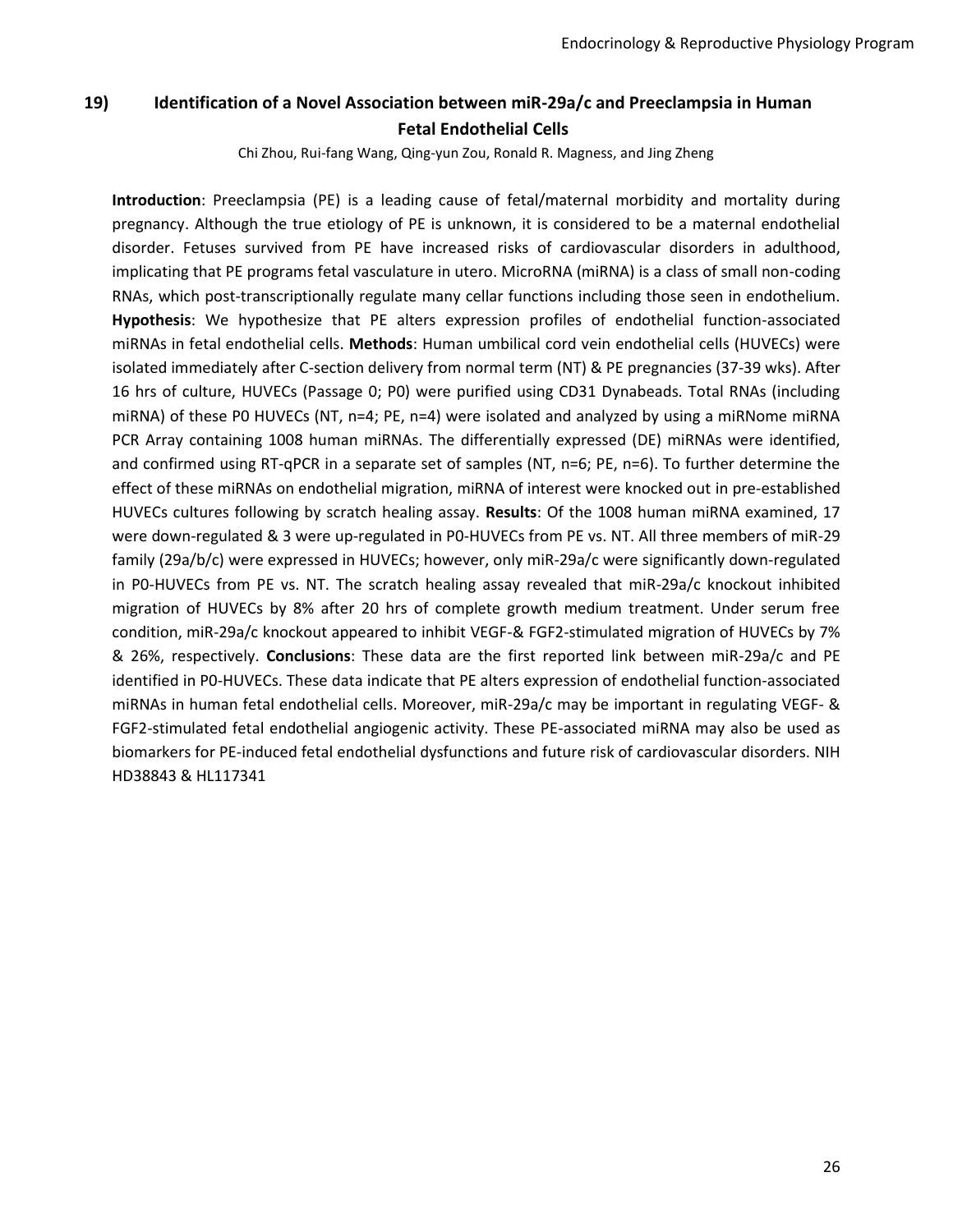# **2015-2016 ERP Program Faculty Directory**

| <b>Name</b>      | <b>Research Interests</b>                                                                                                                                    |  |
|------------------|--------------------------------------------------------------------------------------------------------------------------------------------------------------|--|
| Abbott, David    | Neuroendocrine function, Polycystic Ovary Syndrome                                                                                                           |  |
| Alarid, Elaine   | Estrogen response                                                                                                                                            |  |
| Alisch, Reid     | DNA methylation in neurodevelopmental health and disease                                                                                                     |  |
| Arendt, Lisa     | Obesity, breast cancer, mammary gland, inflammation, stromal/epithelial<br>interactions                                                                      |  |
| Atwood, Craig    | Hormone regulation of aging and Alzheimer's Disease                                                                                                          |  |
| Audhya, Anjon    | Membrane development and organization                                                                                                                        |  |
| Barry, Terence   | Aquaculture, fish reproduction                                                                                                                               |  |
| Bird, lan        | Uterine blood flow, eNOS activation by Ca <sup>2+</sup> and kinases                                                                                          |  |
| Blum, Barak      | Regulation of terminal differentiation and functional maturation of stem and<br>progenitor cells; regenerative biology of the endocrine pancreas; diabetes   |  |
| Bosu, William    | Folliculogenesis, Corpus luteum function                                                                                                                     |  |
| Davis, Dawn      | Basic and translational research on diabetes and obesity                                                                                                     |  |
| Downs, Karen     | Developmental and genetic control of fetal and extraembryonic lineage<br>formation during mouse gastrulation, use of mammalian stem cells in gene<br>therapy |  |
| Drezner, Marc    | Phosphatonins, Hormones                                                                                                                                      |  |
| Duello, Theresa  | Health disparities in underrepresented populations                                                                                                           |  |
| Engin, Feyza     | Type 1 diabetes, Type 2 diabetes, Beta cells, Endoplasmic reticulum, unfolded<br>protein response, and Obesity                                               |  |
| Golos, Thaddeus  | Placenta biology, stem cells                                                                                                                                 |  |
| Hernandez, Laura | Lactation biology                                                                                                                                            |  |
| Jefcoate, Colin  | stAR protein                                                                                                                                                 |  |
| Jorgensen, Joan  | Gonad formation                                                                                                                                              |  |
| Kessel, Julie    | Neonatology                                                                                                                                                  |  |
| Khatib, Hasan    | Genomic imprinting, genetic development of embryos in cattle; genetic traits<br>that impact health and milk quality in cattle                                |  |
| Kimple, Michelle | Signal transduction, Diabetes pathophysiology                                                                                                                |  |
| Kling, Pamela    | Neonatal development, Growth factors                                                                                                                         |  |
| Kreeger, Pamela  | The use of mathematical, and computational techniques to address cellular<br>signaling questions relevant to women's health                                  |  |
| Lamming, Dudley  | Mechanisms underlying the metabolic consequences of aging, mTOR signaling                                                                                    |  |
| Levine, Jon      | Polycystic Ovary Syndrome                                                                                                                                    |  |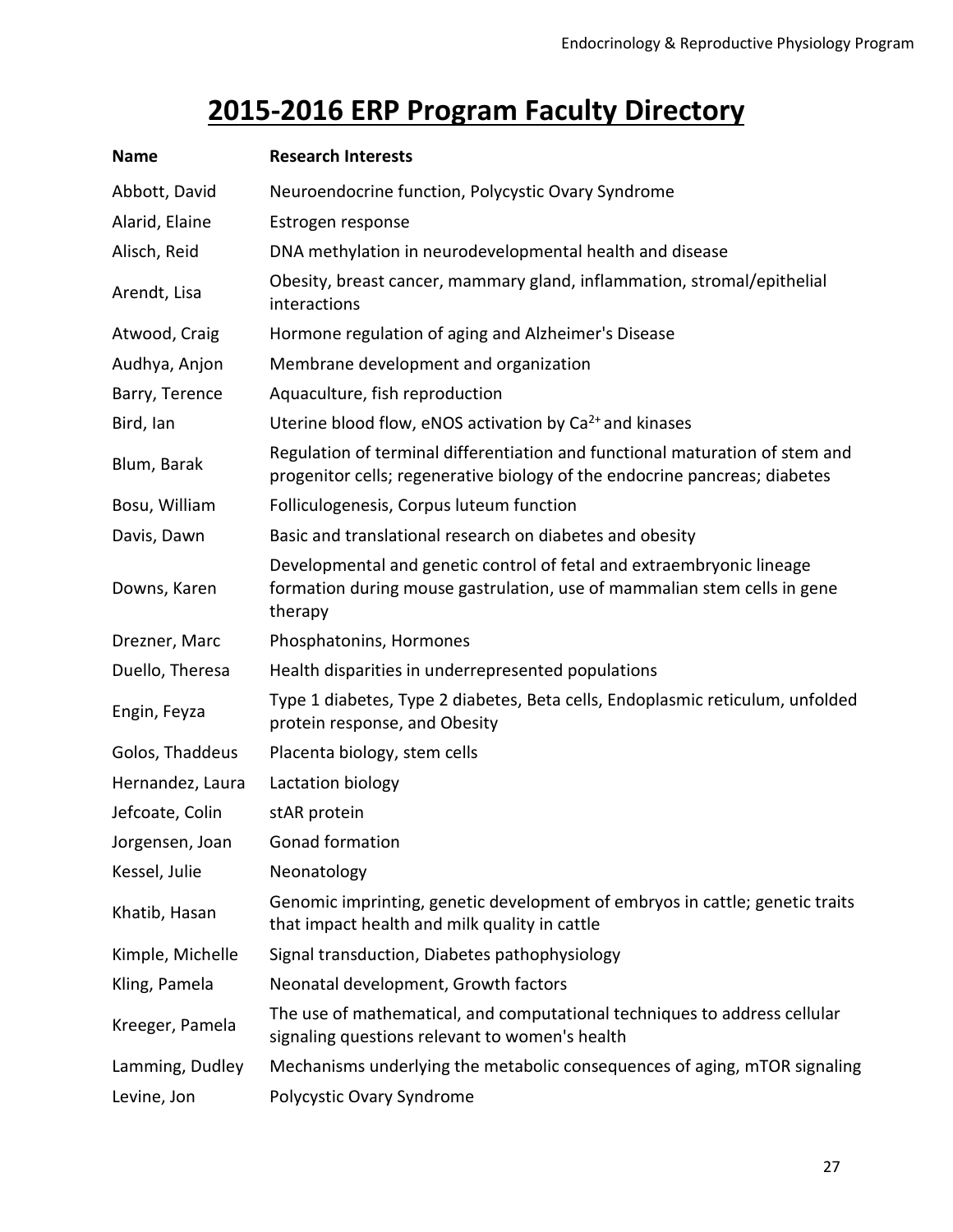| Liu, Bo                      | Molecular mechanism underlying vascular inflammation an occlusive vascular<br>diseases, and development of new materials for biomedical applications<br>(gene delivery and vascular grafts) |
|------------------------------|---------------------------------------------------------------------------------------------------------------------------------------------------------------------------------------------|
| Magness, Ronald              | Shear stress, Endothelial-derived vasodilators in pregnancy                                                                                                                                 |
| Martin, Thomas               | Cell Signaling, neuropeptides                                                                                                                                                               |
| Merrins, Matthew             | Pancreatic islet metabolism and diabetes; live-cell imaging, electrophysiology,<br>and protein biochemistry                                                                                 |
| Mukhtar, Hasan               | Molecular target based approaches for prevention and treatment of cancer<br>and skin disease psoriasis by phytochemicals                                                                    |
| Ntambi, James                | Genetic regulation of metabolism                                                                                                                                                            |
| Odorico, Jon                 | Stem cells, Pancreatic islet development                                                                                                                                                    |
| Parrish, John                | Sperm regulation and function, Equine reproduction                                                                                                                                          |
| Patankar, Manish             | Epithelial Ovarian Cancer (EOS)                                                                                                                                                             |
| Pattnaik, Bikash             | Mechanism of Kir7.1 mutations associated blindness using patient derived<br>iPS-Retinal Pigment Epithelium cells                                                                            |
| Payseur, Bret                | Genetics of hybrid sterility                                                                                                                                                                |
| Pelegri, Francisco           | Cellular and molecular level processes involved in early vertebrate<br>development                                                                                                          |
| Peterson, Richard            | Prostate disease                                                                                                                                                                            |
| Salih, Sana                  | Molecular determinants of oocyte development, fertilization, and early<br>embryogenesis in humans                                                                                           |
| Schuler, Linda               | Prolactin, Growth hormones                                                                                                                                                                  |
| Shah, Dinesh                 | Maternal-Fetal Medicine, mechanisms of preeclamptic hypertension                                                                                                                            |
| Stanic-Kostic,<br>Aleksandar | Reproductive Immunology: mechanisms underlying the innate immune cell<br>regulation of implantation and placentation; immune mechanisms in<br>preeclampsia, preterm labor                   |
| Terasawa, Ei                 | Neuroendocrinology, Puberty onset, and rhesus monkey model                                                                                                                                  |
| Thomson, James               | <b>Stem Cells</b>                                                                                                                                                                           |
| Vezina, Chad                 | Prostate Disease                                                                                                                                                                            |
| Watters, Jyoti               | Molecular mechanisms employed by microglia, Central Nervous System                                                                                                                          |
| Wiltbank, Milo               | Hormonal interaction; intracellular regulation of cell death and<br>steroidogenesis in the corpus luteum; regulation of ovarian function in dairy<br>cattle                                 |
| Xu, Wei                      | Dissecting the epigenetic mechanisms controlling estrogen responsiveness                                                                                                                    |
| Zheng, Jing                  | Endothelial cell function                                                                                                                                                                   |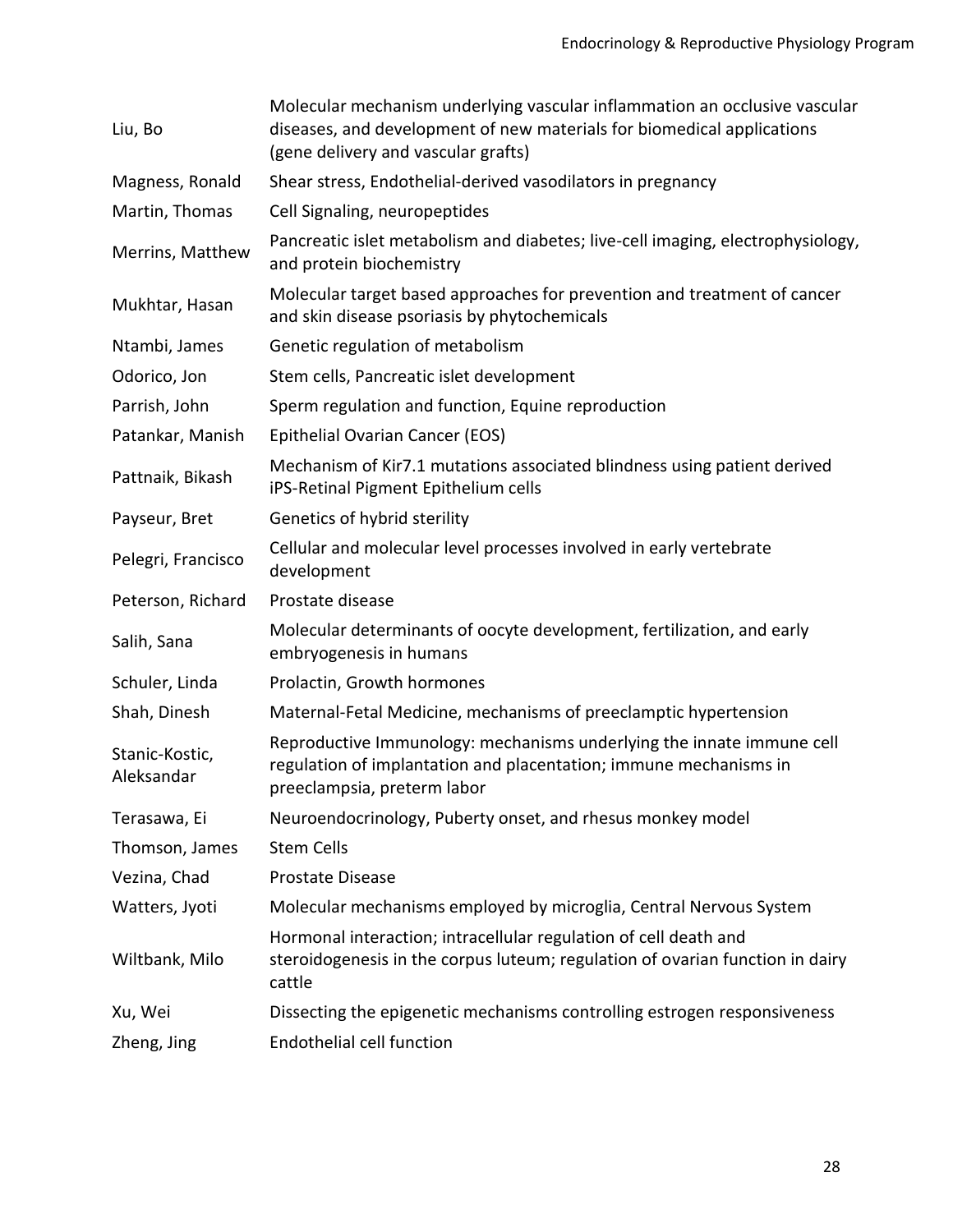# **2015-2016 Graduate Student Directory**

| <b>NAME</b>                   | <b>ADVISOR</b>            | <b>EMAIL</b>          |
|-------------------------------|---------------------------|-----------------------|
| Alharbi, Yousef               | M. Patankar               | yalharbi@wisc.edu     |
| Aljohani, Ahmed               | J. Ntambi                 | aljohani@wisc.edu     |
| Alvarez, Roxanne *            | I. Bird                   | realvarez@wisc.edu    |
| Ampey, Bryan *                | R. Magness                | bcampey@wisc.edu      |
| Baldo, Ashley                 | T. Barry                  | baldo@wisc.edu        |
| Berdahl, Danielle             | I. Bird                   | dberdahl@wisc.edu     |
| Bohrer, Justin **             | L. Hernandez              | jcbohrer@wisc.edu     |
| Clemente, Luca *              | I. Bird (P. Bertics)      | lclemente@wisc.edu    |
| Cummings, Nicole              | D. Lamming                | necummings@wisc.edu   |
| Fontaine, Danielle *          | D. Davis                  | dfontaine@wisc.edu    |
| Fu, Angi *                    | J. Jorgensen              | afu2@wisc.edu         |
| Garcia, James                 | E. Terasawa               | jamesgarcia@wisc.edu  |
| Garcia Guerra, Alvaro *       | M. Wiltbank               | garciaguerra@wisc.edu |
| Gordon, Geoffrey              | D. Shah                   | ggordon5@wisc.edu     |
| Hankes, Amanda *              | I. Bird                   | ahankes@wisc.edu      |
| Hayashi, Kentaro *            | C. Atwood                 | hayashi3@wisc.edu     |
| Jallow, Fatou *               | L. Schuler                | fjallow@wisc.edu      |
| Johnson, Michael **           | R. Blank/M. Drezner       | mgjohnso@wisc.edu     |
| Kraynak, Marissa *            | D. Abbott                 | kraynak@wisc.edu      |
| Kristianto, Jasmin **         | R. Blank/M. Drezner       | kristianto@wisc.edu   |
| Maguire, Meghan *             | C. Jefcoate               | mlmaguire@wisc.edu    |
| McMillan, Erin *              | J. Audhya                 | emcmillan@wisc.edu    |
| Nguyen, Sydney                | T. Golos                  | skopos@wisc.edu       |
| Organ, Kenna *                | D. Shah                   | korgan@wisc.edu       |
| Rodriguez, Adriana *          | K. Downs                  | amrodriguez4@wisc.edu |
| Ren, Jun **                   | B. Liu                    | jren9@wisc.edu        |
| Vazquez, Jessica              | A. Stanic-Kostic/ I. Bird | jvazquez3@wisc.edu    |
| Villalon Landeros, Rosalina * | R. Magness                | villalonland@wisc.edu |
| Wang, Lei**                   | J. Audhya                 | lwang77@wisc.edu      |
| Weaver, Samantha *            | L. Hernandez              | srweaver@wisc.edu     |
| York, Nathaniel *             | <b>B.</b> Pattnaik        | nyork@wisc.edu        |
| Zou, Qingyun *                | J. Zheng                  | qzou2@wisc.edu        |

\* Dissertator

\*\* Graduated 2015-2016